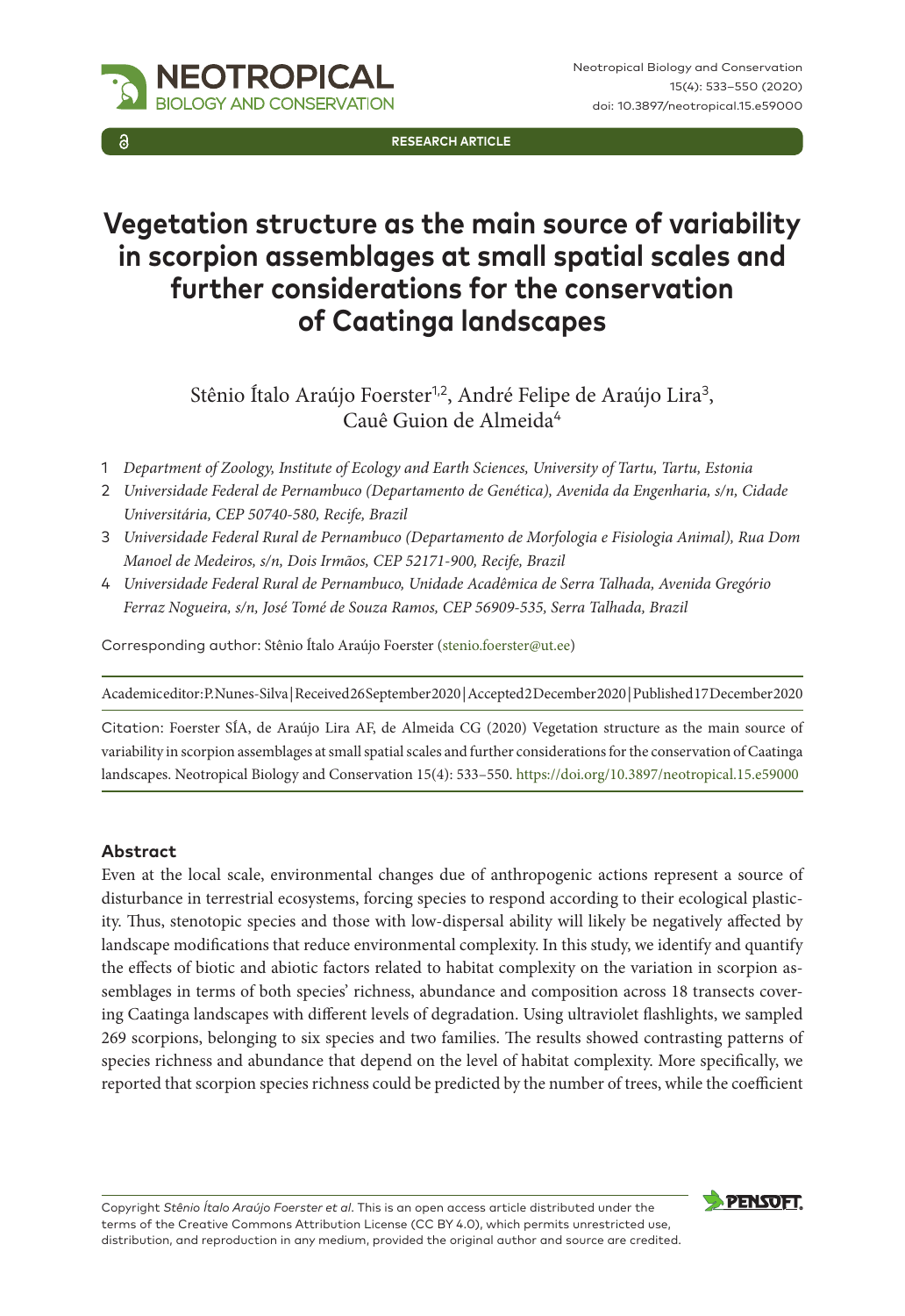of variation of the diameter at breast height of trees (cvDBH) is a predictor of scorpion abundance. These findings suggest that vegetation structure is deterministic for the maintenance of scorpion assemblages in Caatinga landscapes. In addition, the cvDBH and tree number may explain 39% and 40% of the variability observed amongst scorpion assemblages in terms of richness difference and species composition, respectively. This study provides insights concerning the development of conservation strategies, clarifying the role of habitat complexity for the preservation of low-dispersal animals in neglected environments, such as those within the Caatinga domain.

#### **Keywords**

Biodiversity, environmental changes, habitat complexity, macroecology, SDTF

#### **Introduction**

Species composition derives from a combination of environmental factors and historical events attributed to a given area (Philippi et al. 1998), which can act synergistically to promote the establishment of different species in a community (Moura et al. 2016). As the response of species to environmental conditions may diverge according to their ecological requirements, the variation in species composition can be a sensitive tool to assess relevant environmental changes (Philippi et al. 1998; Pardini et al. 2009; Lira et al. 2019a, b). As a logical consequence, the variation in environmental factors can also be used to predict species interactions and community changes (Dunson and Travis 1991; Gilman et al. 2010). Furthermore, understanding the reciprocal processes of how different species interact with their environment is the main challenge and the central task in community ecology (Būhning-Gaese 1997; Sutherland et al. 2013). Clarification of the mechanisms that shape communities is thus essential to assess the functionalities of the ecosystems (Schneiders et al. 2012; Hou et al. 2013).

Our ability to determine the impact of environmental factors on species composition varies depending upon spatial scale. For instance, if ecological inferences are examined at small spatial scales, we expect that dispersal limitations would have a minor effect (if any) over the variation in species composition. In this scenario, individuals could have access to the resources available within a given area, meaning that space would act as proxy for dispersal limitation (Delatorre et al. 2015). This assumption is particularly true if we assume a background of undisturbed environments, especially those that share the same history of landscape composition. In contrast, it is plausible to presume that unstable or disturbed environments can experience significant changes in species assemblages, even at small spatial scales, especially if unequal sources of environmental variation (e.g. topography, land use, habitat fragmentation) are expected to occur within these landscapes (Filgueiras et al. 2019; Lira et al. 2019a, b). In addition, variation in assemblage composition can also be related to the ecological plasticity of their species, wherein dispersion over disturbed environments and habitat requirements may play a key role in the spatial distribution of the species (Cavender-Bares and Wilczek 2003; Fischer and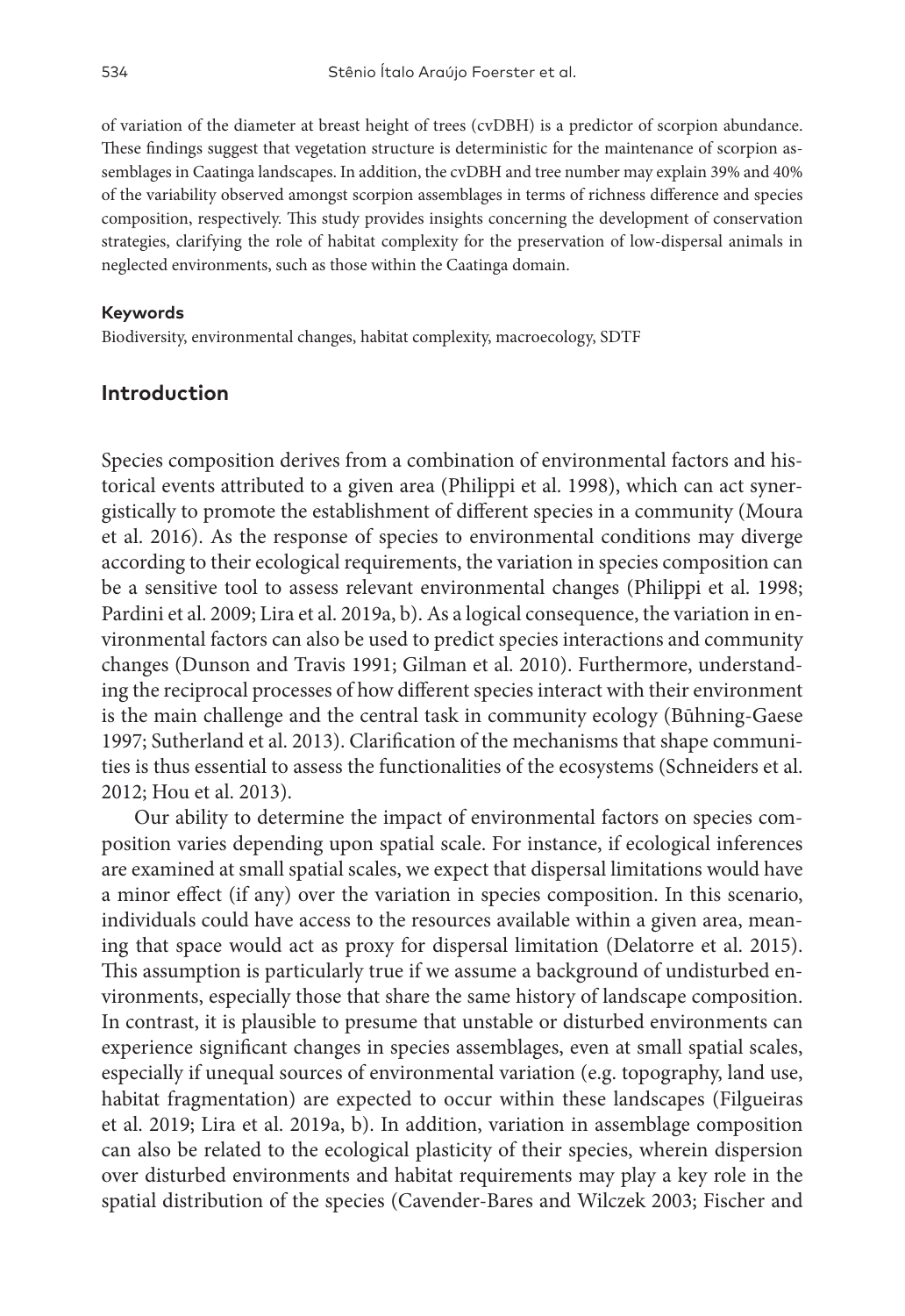Lindenmayer 2007). Thus, species with low-dispersal ability, such as scorpions, are suitable for using as a model to infer the effects of environmental constraints of variation in species assemblages (Polis 1993; Husemann et al. 2012; Nime et al. 2014; Lira et al. 2019b), even at small spatial scales (Nime et al. 2013; Foord et al. 2015; Dionisio-da-Silva et al. 2018). Nevertheless, the knowledge regarding scorpion ecology in South America is scarce, especially those from open vegetation formations, such as the Chaco (Nime et al. 2014) and the Caatinga (Porto et al. 2014). These biomes harbour a relatively-high scorpion species richness (e.g. Acosta 1995a, b; Porto et al. 2014; Lira et al. 2018). The scorpion fauna from the Caatinga domain, for example, contains at least 33 described species (Porto et al. 2014; Esposito et al. 2017; Lira et al. 2017; Santos-da-Silva et al. 2017). However, few studies addressing the community ecology of Caatinga scorpions have been published (Araújo et al. 2010; Carmo et al. 2013; Lira et al. 2018, 2020).

In this study, we aimed to measure and disentangle community parameters (species composition, α-diversity and β-diversity components) of scorpion assemblages in Caatinga environments at small spatial scales. First, we explored the potential responses of scorpion assemblages to environmental features related to habitat complexity, identifying and testing the predictors of species richness and abundance, as well as the environmental sources of similarity in species composition. Second, we explored and disentangled the patterns of β-diversity to reveal the relative contribution of species replacement and richness, as well as their environmental determinants. Third, we quantified the local contributions to the estimated β-diversity across areas of Caatinga with different levels of degradation and tested their potential association with species richness to investigate if ecological uniqueness (*sensu* Legendre and De Cáceres 2013) is related to an increase or decrease in species richness in Caatinga landscapes.

## **Material and methods**

## **Data sampling**

Fieldwork was conducted in three areas of Caatinga vegetation with different levels of degradation in the Municipality of Serra Talhada (07°58'53.32"S, 38°17'21.21"W), State of Pernambuco, Brazil. The Parque Estadual Mata da Pimenteira (Pimenteira, 07°54'0.25"S, 38°18'0.58"W) is the most preserved area we sampled in terms of vegetation diversity (Suppl. material 1: Fig. S1), comprising a high number of woody species, such as *Anadenanthera colubrina* (Vell.) Brenan, *Mimosa tenuiflora* (Willd.) Poir and *Croton* sp. (Farias et al. 2016). In addition, the high diversity of vertebrates and invertebrates in the Pimenteira area is an indicator of its environmental quality (Santos et al. 2013). The second area is the Pollinator Trail (07°56'59.40"S, 38°18'0.76"W), located near the campus of the Unidade Acadêmica de Serra Talhada (UAST), which is less preserved than the Pimenteira area regarding woody plants. The vegetation in this area is mainly composed of herbaceous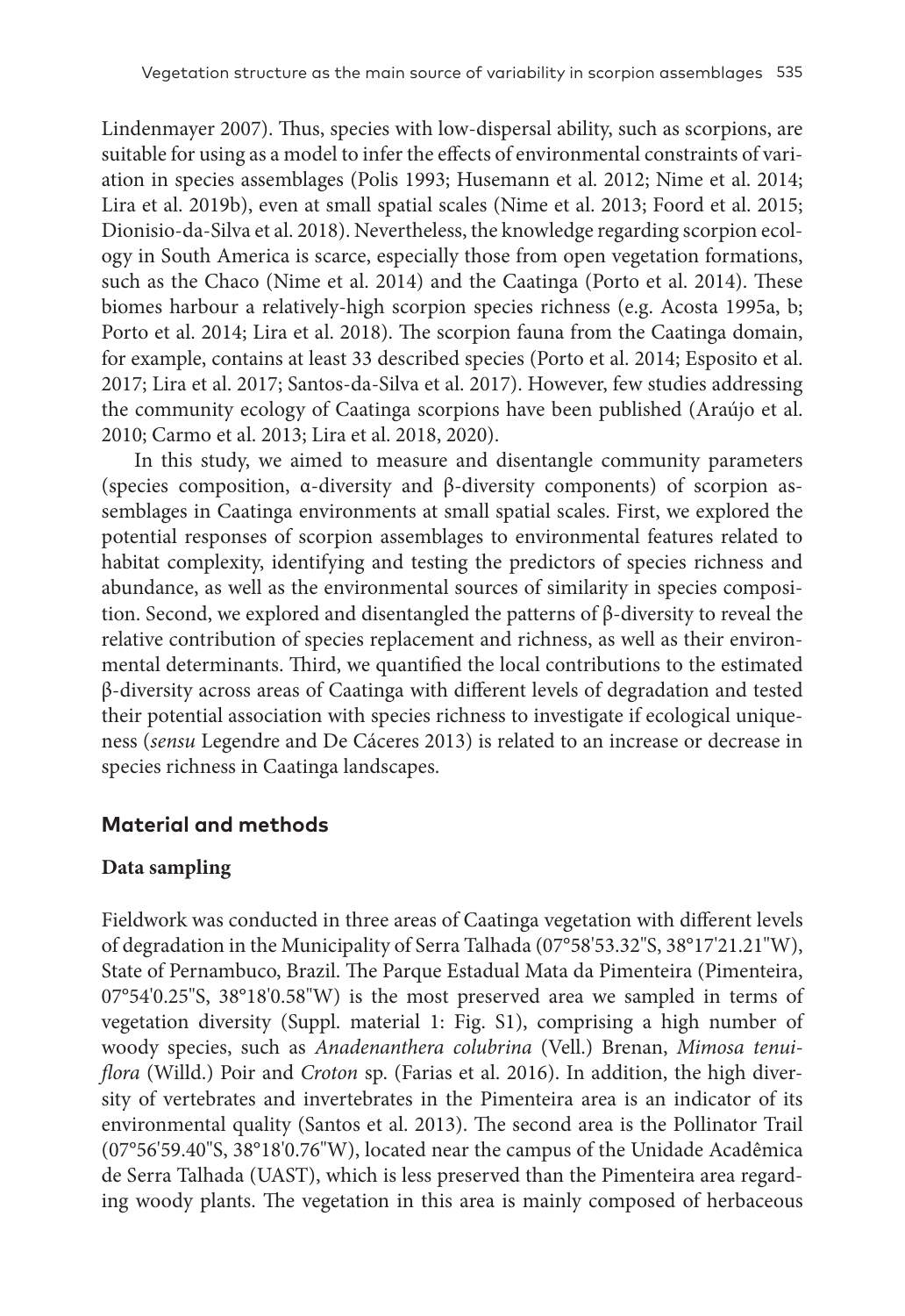plants (Suppl. material 1: Fig. S2), such as *Tridax procumbens* L., *Crotalaria incana* L. and *Alternanthera* sp., whereas the woody flora is sparse and mainly represented by *Mimosa* sp., *Croton* sp. and *A. colubrina*. Both herbaceous and woody plants are distributed in separated patches. Agricultural experiments, such as bean and corn cultivation, are frequently implemented around the Pollinator Trail as part of the curricular activities of the courses offered at the UAST campus. Saco Road (07°57'2.83"S, 38°17'40.09"W) is the third area, comprising the most homogeneous landscape (Suppl. material 1: Fig. S3), with vegetation cover mainly composed by herbaceous plants, such as *Sida galheirensis* Ulbr. and *Waltheria* sp., without arboreal or shrubby species. Livestock activities and the presence of a dirt road represent the most important sources of degradation at Saco Road, but this area is not considered an urban environment due to the lack of human habitations nearby. In each area, six straight-line transects of 30 m  $\times$  10 m were established (100 m apart).

All transects were sampled in March 2015 and September 2016 for five consecutive days each month (2–6 Mar 2015 / 1–5 Sep 2016). Scorpions were collected at night, by three collectors who randomly walked each transect for 1 h using ultraviolet flashlights to detect scorpions because they glow a bright cyan-green under ultraviolet light (Gaffin et al. 2012). At night, a thermo-hygrometer was used to measure the mean temperature and the mean relative humidity of the soil within each transect, based on three individual measurements performed at each 10 m along the centre of each transect. These variables were measured in both campaigns (March and September) and pooled for the computation of the overall mean values of temperature and relative humidity of the soil. Structural elements, including the amount of debris, number of trees and their diameter at breast height (DBH) were recorded during the day. For the amount of debris, we refer to the sum of the number of rocks (≥ 10 cm long), fallen logs (diameter ≥ 15 cm) and sticks (≥ 20 cm long) falling underneath a straight line (30 m long) extended along the centre of each transect. Trees that touched the reference line were counted and their DBH were measured. The structural elements cited above were counted in both campaigns and pooled for the computation of the overall mean values of the amount of debris observed in each transect. All environmental variables were recorded by the same collector (SIAF). Scorpions were identified according to Lourenço (2002) and Esposito et al. (2017). Voucher specimens are deposited in the Arachnological collection at the Universidade Federal de Pernambuco – Recife, Brazil (curator: Dr. Débora Almeida).

#### **Data analysis**

Sampling efficiency was estimated separately for each area (Pimenteira, Pollinator Trail and Saco Road) using rarefaction/extrapolation curves, based on the estimator of species richness described in Chao et al. (2014) and implemented in 'iNEXT' R package (Hsieh et al. 2020; R Core Team 2020). Considering that habitat heterogeneity can be represented by a quantitative estimation of structural elements present in a given area (McCoy and Bell 1991; Carvalho and Barros 2017), we therefore used the amount of debris (rocks, fallen logs and sticks), the number of trees and the coefficient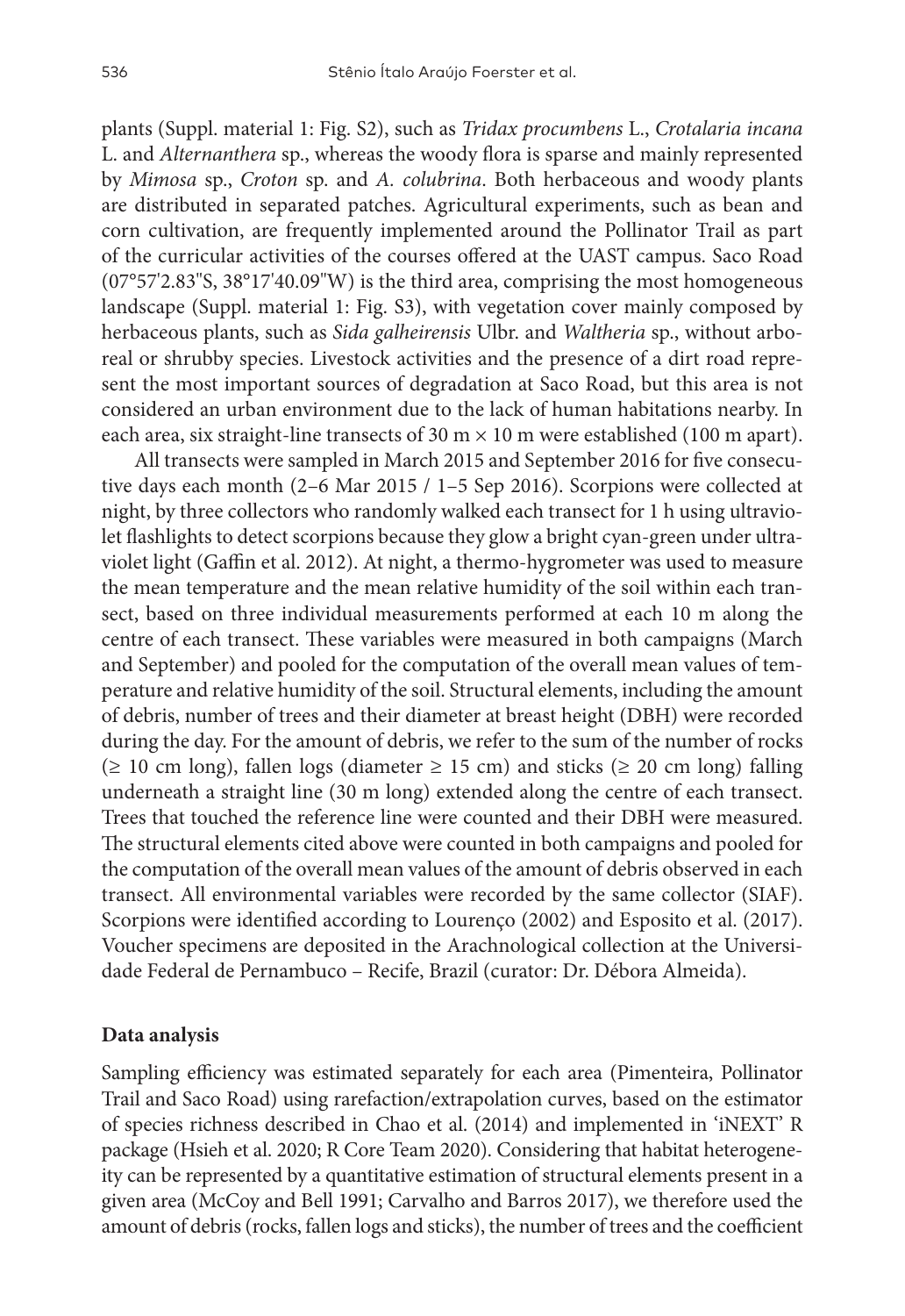of variation of their DBH (cvDBH) as environmental proxies to represent habitat complexity in each transect. The cvDBH of the trees were obtained using the 'raster' R package (Hijmans 2020). Thereafter, the 'usdm' R package (Naimi et al. 2014) was used to compute the variance inflation factor (VIF) for all variables, confirming the absence of multicollinearity problems (VIF  $\leq$  5.82) according to the criteria proposed by O'Brien (2007). Responses of both species richness and abundance to habitat complexity were then modelled using generalised linear mixed-effects models (GLMMs) to account for the nested structure of our sampling design, which was included as a random term (Zuur et al. 2009). GLMMs were constructed using the 'lme4' package (Bates et al. 2015) in the R environment and fitted with a Poisson error structure after a prior square root transformation of the environmental variables to reduce asymmetries due to extreme values (Zuur et al. 2009). Models were initially fitted with all environmental variables and then simplified to contain only significant ( $p < 0.05$ ) variables. The simplification procedure consisted of simply dropping non-significant predictors in decreasing order of significance (i.e. removing the variable with the largest *p* value after each instance where the model was fitted) until only significant variables remained (Zuur et al. 2009). After that, irregularities related to model overfitting were analysed using the  $\chi^2$  test of "goodness of fit" implemented in the 'aods3' R package (Lesnoff and Lancelot 2018). Correlation structures within the dataset were analysed using a principal component analysis (PCA) with prior standardisation (mean = 0, unit variance = 1) of input variables. In addition, similarity patterns in species composition amongst scorpion assemblages were graphically analysed using an UPGMA cluster constructed from a dissimilarity matrix of species composition, based on the quantitative form the Podani-family of the Sørensen dissimilarity index (Legendre 2014), estimated in the 'adespatial' R package (Dray et al. 2019).

The relative contribution of species replacement and richness difference to the overall β-diversity were accessed using the 'adespatial' R package taking the community matrix (sites  $\times$  species) as input and applying the quantitative form of the Podani-family decomposition of Sørensen dissimilarity (Legendre 2014). This decomposition method was chosen because it returns Euclidean matrices of richness difference that are suitable for ordination methods (Legendre 2014) and required for the downstream analysis used in this study. Moreover, the Euclidean propriety can also be approximated for the species replacement matrix after a square root transformation (Legendre 2014; Borcard et al. 2018). Yet, the response of species composition to the habitat complexity proxy variables was modelled using a redundancy analysis (RDA) after a logarithmic transformation (Anderson et al. 2006) of the community matrix and the standardisation of environmental variables. Similarly, the influence of habitat complexity on both species' replacement and richness difference (β-diversity terms) were measured using a series of distance-based redundancy analysis (dbRDA) as proposed by McArdle and Anderson (2001) and applying a Lingoes correction to avoid negative eigenvalues (Legendre and Anderson 1999); the species replacement matrix was square-rooted prior to dbRDA (Legendre 2014). For all constraining ordinations (RDA and dbRDA), we fitted full models containing all environmental variables and then applied a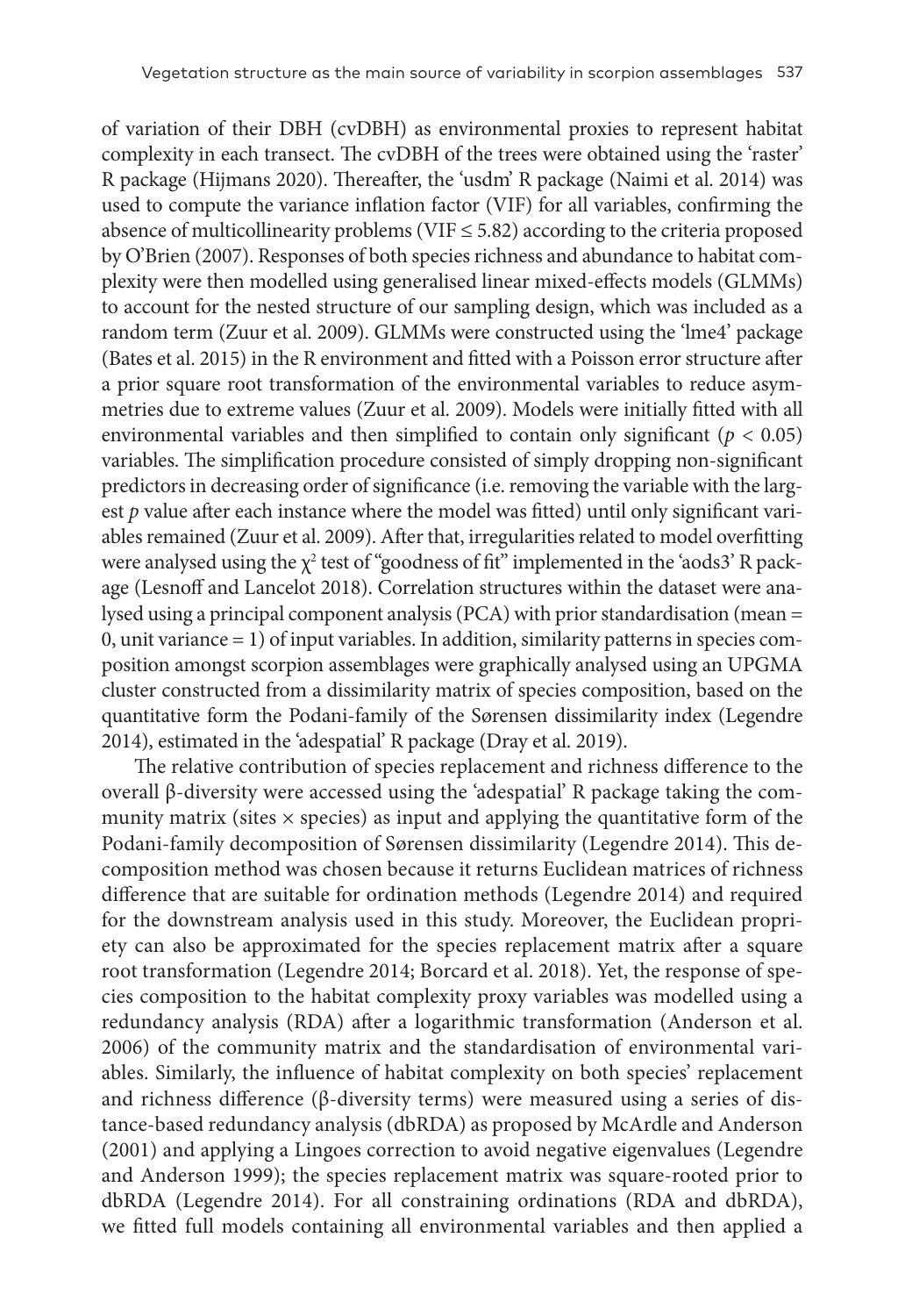forward selection to retain only significant ( $p < 0.05$ ) variables to the final models (Borcard et al. 2018). Statistical significance and explanatory power of these models were accessed using, respectively, permutation tests (1000 permutations) and the unbiased coefficient of determination  $(R^2_{\text{adj}})$ , proposed by Peres-Neto et al. (2006), both implemented in the 'vegan' R package (Oksanen et al. 2019). Finally, the local contributions to β-diversity (LCBD) were first quantified for each transect using the 'adespatial' R package and applying the Hellinger transformation to the community matrix and then regressed against the species richness observed in each transect using a simple Pearson correlation test implemented in the 'stats' R package (R Core Team 2020).

### **Results**

A total of 269 scorpions were collected, comprising six species: *Bothriurus asper* Pocock, 1893, *Bothriurus rochai* Mello-Leitão, 1932, *Jaguajir agamemnom* (C.L. Koch, 1839), *Jaguajir rochae* (Borelli, 1910), *Physoctonus debilis* (C.L. Koch, 1841) and *Tityus stigmurus* (Thorell, 1876). The most abundant species were *J. rochae* (*n* = 91), *P. debilis* ( $n = 84$ ) and *B. rochai* ( $n = 73$ ). All species were present in Pimenteira, of which, *J. agamemnom* and *T. stigmurus* occurred only in this location (Table 1). In terms of species richness, the sampling strategy and effort applied to collect scorpions delivered a satisfactory coverage of the assemblages present in the three areas (Fig. 1). The correlation structures amongst species abundance and environmental predictors revealed that the most abundant species (e.g. *J. rochae*, *B. rochai* and *P. debilis*) were mainly correlated with environmental features related to the vegetation structure, while climatic factors (temperature and relative humidity of the soil) correlated with low-abundance species, such as *B. asper*, *J. agamemnom* and *T. stigmurus* (Fig. 2A). Overall, environmental variables related to vegetation structure contributed more to the first two axis of the PCA than those variables related to climatic conditions (Suppl. material 1: Table S1). Additionally, Saco Road and Pollinator Trail were the

**Table 1.** Species composition and absolute number of scorpion species collected at Pimenteira, Pollinator Trail and Saco Road (Pernambuco, Brazil). Specimens were collected in March 2015 and September 2016, during the rainy (R) and dry (D) season, respectively. The sample effort resulted in the collection of 269 specimens.

| <b>Species</b>                       | Pimenteira |          |                | <b>Pollinator Trail</b> |          |                | Saco Road |                |              |
|--------------------------------------|------------|----------|----------------|-------------------------|----------|----------------|-----------|----------------|--------------|
|                                      | D          | R        | Total          | D                       | R        | Total          | D         | R              | Total        |
| Bothriurus asper Pocock, 1893        |            | 3        | $\overline{4}$ | 2                       | 2        | $\overline{4}$ |           | 3              | 5            |
| Bothriurus rochai Mello-Leitão, 1932 | 14         | 39       | 53             | 1                       | 2        | 3              | 8         | 9              | 17           |
| Jaguajir agamemnom (C.L. Koch, 1839) | 2          | $\Omega$ | 2              | $\Omega$                | $\Omega$ | $\Omega$       | 0         | $\Omega$       | $\mathbf{0}$ |
| Jaguajir rochae (Borelli, 1910)      | 19         | 44       | 63             | 7                       | 12       | 19             | 5         | $\overline{4}$ | 9            |
| Physoctonus debilis (C.L Koch, 1841) | 64         | 4        | 68             | 14                      | 2        | 16             | 0         | $\Omega$       | $\Omega$     |
| Tityus stigmurus (Thorell, 1876)     | 4          | 2        | 6              | $\mathbf{0}$            | $\Omega$ | $\Omega$       | $\Omega$  | $\Omega$       | $\mathbf{0}$ |
| Total                                | 104        | 92       | 196            | 24                      | 18       | 42             | 15        | 16             | 31           |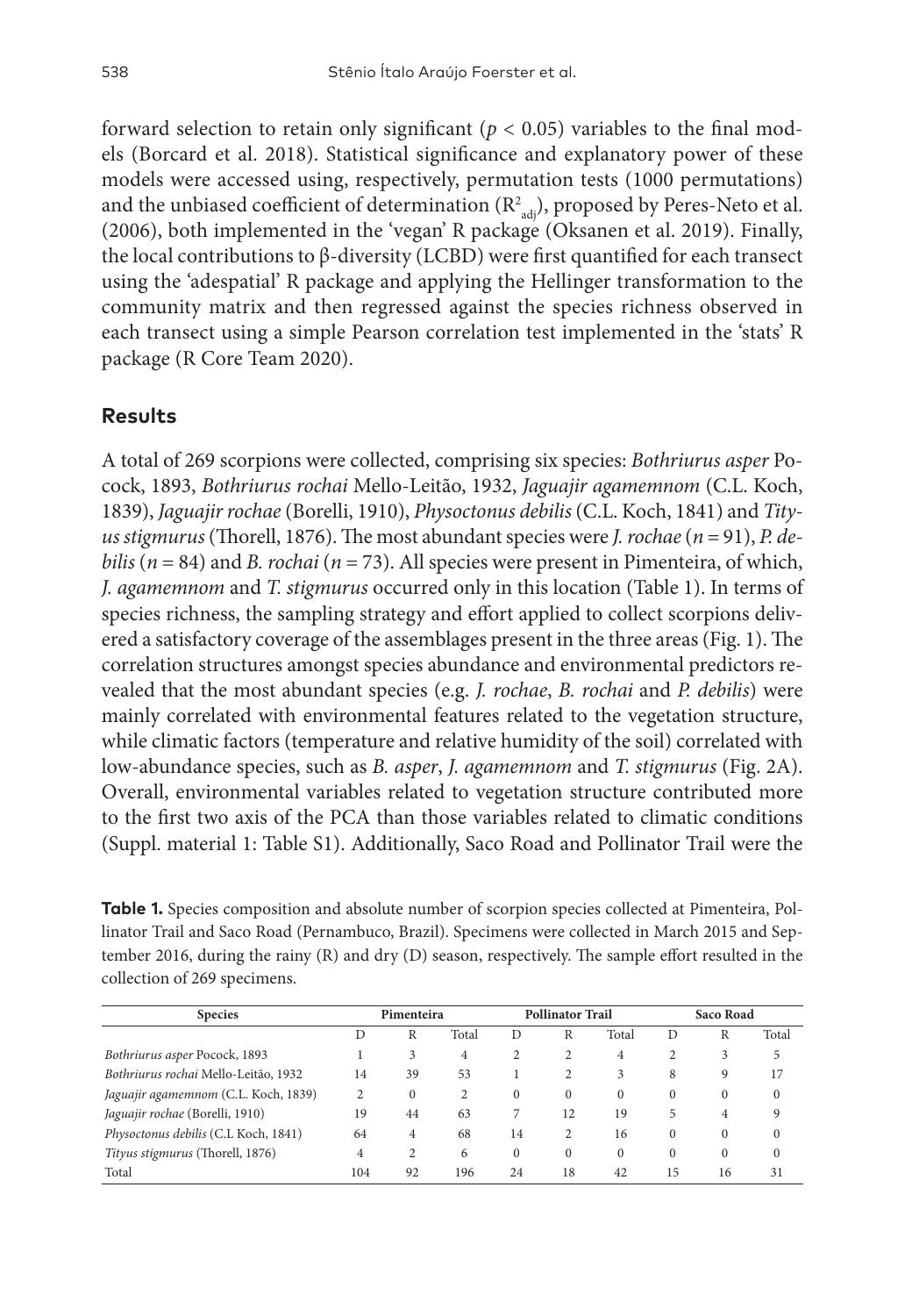

**Figure 1.** Species rarefaction/extrapolation curves showing the sampling efficiency of scorpions collected at Pimenteira, Saco Road and the Pollinator Trail (Pernambuco, Brazil). Solid lines represent the species richness observed from the number of individuals collected in each site, while the dashed line is a prediction (extrapolation) of the species richness if the sampling effort were multiplied by two. Grey shades around the estimated sampling curves correspond to their 95% confidence interval.

most similar in terms of species composition and climatic characteristics (Fig. 2A) – a pattern also recovered when species composition was analysed separately (Fig. 2B).

Generalised linear mixed-effects models detected significant responses of scorpion assemblages to the vegetation structure observed in each transect: the number of trees had a positive effect upon species richness (estimate ± SE = 0.23 ± 0.1; *z* = 2.34;  $p = 0.02$ , Fig. 3A), whereas scorpion abundance could be predicted by the cvDBH of trees (estimate  $\pm$  SE = 0.08  $\pm$  0.03;  $z = 2.33$ ;  $p = 0.02$ , Fig. 3B). Environmental predictors related to vegetation structure were markedly different amongst sampling localities, with Pimenteira being the most heterogeneous environment in terms of number and DBH of trees (Fig. 3C, D). No overfitting was detected during the modelling of species richness ( $\chi^2_{(15)} = 5.48$ ,  $p = 0.99$ ) or species abundance ( $\chi^2_{(15)} = 21.38$ ,  $p = 0.12$ ).

The decomposition of the total β-diversity (βtotal = 0.30) computed for the entire region (i.e. pooling the data from all sampling localities) revealed the large contribution of richness difference (80%) over species replacement amongst transects (20%). Species replacement could be explained only by temperature (dbRDA:  $F_{(1)} = 1.53$ ,  $p = 0.01$ ;  $R^2_{adj} = 0.03$ ). Pimenteira was the most variable site in terms of soil temperature differences (Fig. 3E). Variation in species richness were explained only by the number of trees amongst transects (dbRDA:  $F_{(1)} = 12.02$ ,  $p < 0.01$ ;  $R^2_{\text{adj}}$  = 0.39). However, variation in the cvDBH of trees explained 40% of the species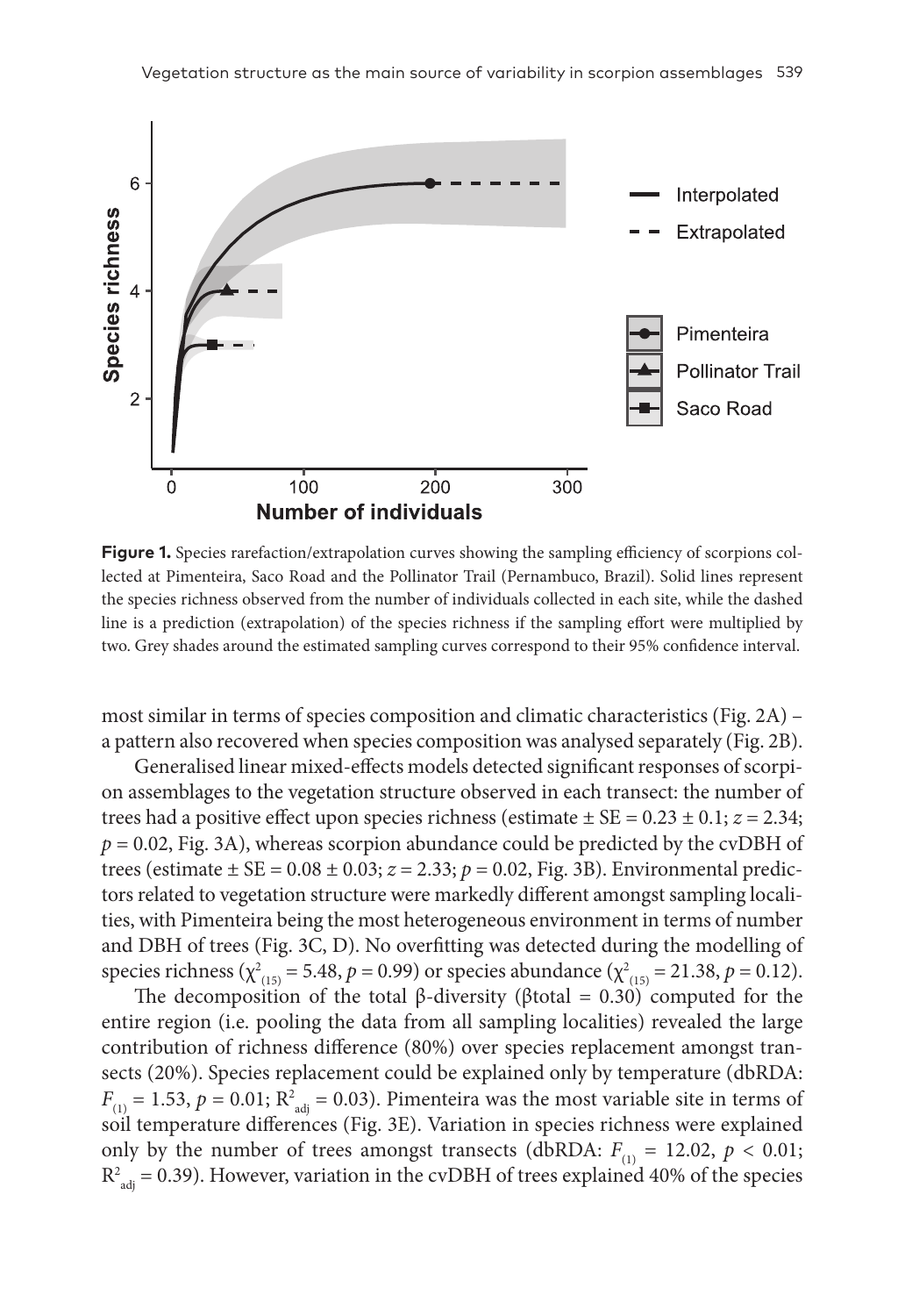

**Figure 2.** Correlation structures amongst species abundance and environmental predictors measured at Pimenteira, Saco Road and the Pollinator Trail (Pernambuco, Brazil), as summarised by two PCA axes that account for 70.1% of the total variation within the dataset (**A**). Environmental predictors are temperature (temp), relative humidity of the soil (ur), amount of debris (debr), number of trees (trees) and the coefficient of variation of their diameter at breast height (cvDBH); species abbreviation can be interpreted from Table 1. UPGMA topology depicting the similarity pattern amongst transects (tips) of each sampling locality (point symbols) obtained from the computation of quantitative Sørensen's dissimilarity index (**B**).

**Table 2.** Absolute number of species and individuals collected from scorpion assemblages sampled at Pimenteira, Pollinator Trail and Saco Road (Pernambuco, Brazil). Scorpions were collected across 18 straight-line transects of 30 m  $\times$  10 m (six transects in each area). Geographical coordinates (longitude, latitude) were provided for each transect, as well as their local contributions to β-diversity (LCBD).

| <b>Transect</b> | <b>Site</b>      | <b>Longitude and Latitude</b> |   | Number of species Number of individuals | <b>LCBD</b> |
|-----------------|------------------|-------------------------------|---|-----------------------------------------|-------------|
| 1               | Pimenteira       | $-7.9065, -38.3002$           | 3 | 36                                      | 0.0290      |
| 2               | Pimenteira       | $-7.9054, -38.3003$           | 3 | 40                                      | 0.0165      |
| 3               | Pimenteira       | $-7.9045, -38.3004$           | 3 | 26                                      | 0.0178      |
| 4               | Pimenteira       | $-7.9035, -38.3005$           | 5 | 34                                      | 0.0142      |
| 5               | Pimenteira       | $-7.9027, -38.3008$           | 6 | 36                                      | 0.0204      |
| 6               | Pimenteira       | $-7.9016, -38.3010$           | 6 | 24                                      | 0.0210      |
| 7               | Pollinator Trail | $-7.9566, -38.2981$           | 2 | 6                                       | 0.0669      |
| 8               | Pollinator Trail | $-7.9558, -38.2986$           | 2 | 8                                       | 0.0750      |
| 9               | Pollinator Trail | $-7.9550, -38.2992$           | 4 | 13                                      | 0.0149      |
| 10              | Pollinator Trail | $-7.9542, -38.2997$           | 3 | 7                                       | 0.0670      |
| 11              | Pollinator Trail | $-7.9534, -38.3002$           | 3 | 4                                       | 0.0133      |
| 12              | Pollinator Trail | $-7.9526, -38.3070$           | 2 | 4                                       | 0.0635      |
| 13              | Saco Road        | $-7.9510, -38.2934$           |   |                                         | 0.1569      |
| 14              | Saco Road        | $-7.9507, -38.2943$           |   | 2                                       | 0.1094      |
| 15              | Saco Road        | $-7.9505, -38.2951$           | 3 | 4                                       | 0.0632      |
| 16              | Saco Road        | $-7.9502, -38.2962$           | 3 | 9                                       | 0.0516      |
| 17              | Saco Road        | $-7.9499, -38.2971$           | 3 | 9                                       | 0.0516      |
| 18              | Saco Road        | $-7.9497, -38.2980$           |   | 6                                       | 0.1478      |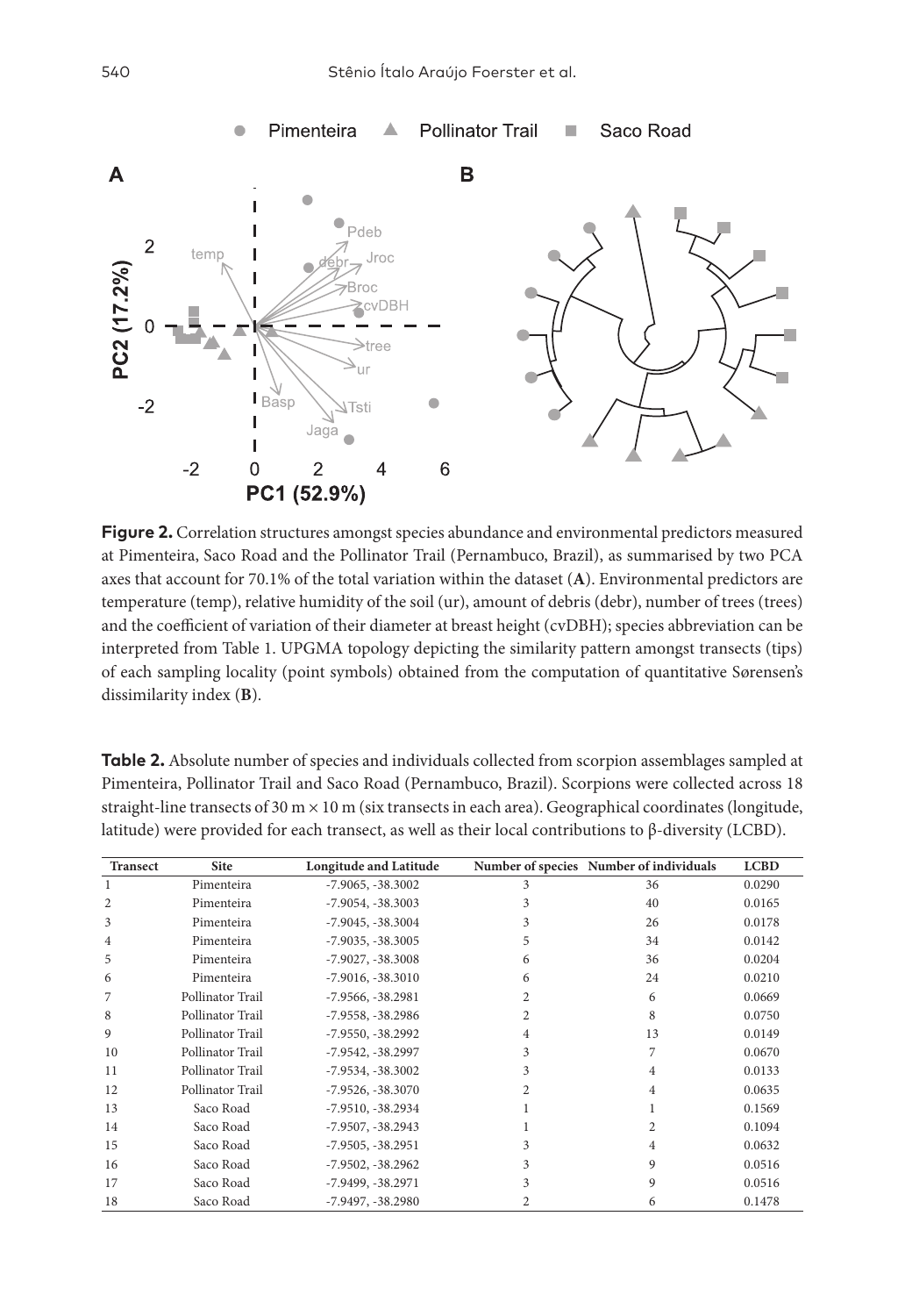

**Figure 3.** Effect plot depicting the relationship between scorpion richness and the number of trees (**A**) and scorpion abundance with the DBH of trees measured at Pimenteira, Saco Road and the Pollinator Trail (Pernambuco, Brazil) (**B**); grey shades represent the 95% confidence intervals around the predictor values obtained from the generalised linear mixed-effects models. Numerical differences in the number (**C**) and DBH of trees (**D**) amongst sampling localities are also presented. Species composition varies as a function of temperature differences (see Results) and the thermal profile of each sampling site is summarised in boxplot panel (**E**). The linear relationship between species richness and local contribution to β-diversity is illustrated by the output of a Pearson correlation (**F**), in which the 95% confidence interval is represented by the grey shade.

composition amongst transects (RDA:  $F_{(1)} = 12.5$ ,  $p < 0.01$ ;  $R^2_{adj} = 0.40$ ). Finally, the degree of ecological uniqueness, measured for the species composition observed in each transect, ranged from 0.10 to 0.16 (Table 2), being negatively correlated with species richness (*r* = -0.71, *t* (16) = -4.08, *p* < 0.01, Fig. 3F).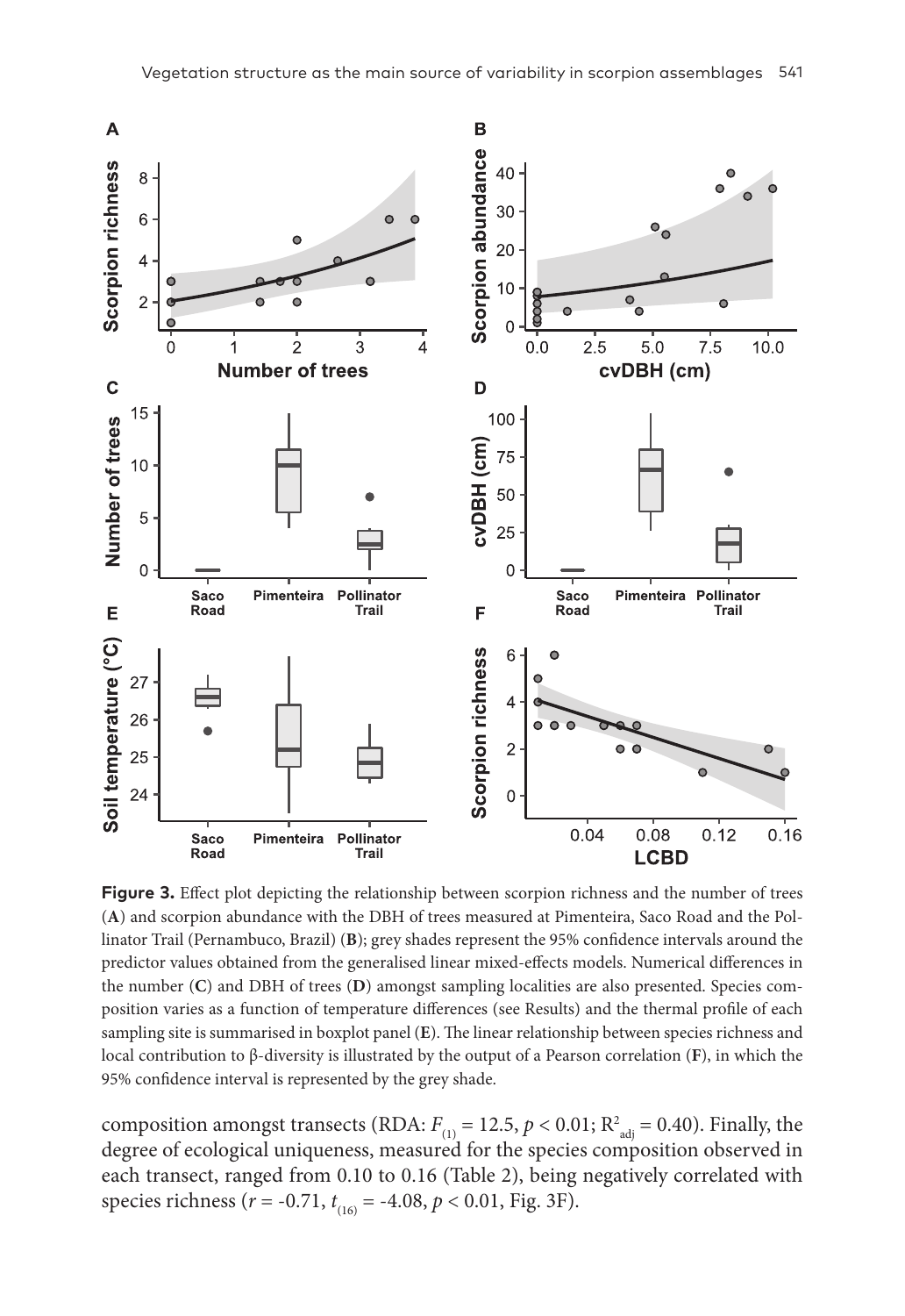#### **Discussion**

In this study, we assessed the effects of environmental structure on scorpion diversity patterns in 18 linear transects covering the three Caatinga areas with different levels of environmental degradation and, thus, habitat complexity. Overall, our results indicated that heterogeneous areas of Caatinga typically support more scorpion species. These results corroborate previous assumptions that scorpion assemblages are sensitive to habitat structure, with complex habitats containing a greater number of species than monotonous landscapes (e.g. Smith 1995; Druce et al. 2007; Foord et al. 2015; Lira et al. 2016). Moreover, we disentangled the effects of habitat complexity and revealed that, amongst the environmental variables considered in this study, vegetation structure was deterministic for the modulation of scorpion assemblages in terms of both α-diversity (species richness and abundance) and β-diversity (species composition and richness difference). In theory, vegetation structure may increase environmental complexity by providing a set of suitable microhabitats (Reid and Hochuli 2007; Morales et al. 2008; Habel et al. 2018). In such circumstances, species richness is expected to increase and this may, in part, be explained by the reduced exposure to predation due to the presence of more physical barriers as the complexity of the environments increases (Keiser et al. 2018; Lichtenstein et al. 2019). This seems to be the case observed in Pimenteira and the Pollinator Trail, in which habitat complexity, mediated by local vegetation structure (Fig. 3C, D), allows the occurrence of ground-dwelling dominant species, such as *B. rochai* and *J. rochae* (Carmo et al. 2013; Lira et al. 2018) and also the niche specialist species *P. debilis*, found only on tree trunks of woody plants. Consequently, these findings have important implications for the development of conservation strategies. Current trends in anthropogenic land use will both reduce habitat complexity, leading to a potential reduction in levels of α and β diversities in arthropod assemblages, as demonstrated here and in previous studies (Ribeiro et al. 2015; Ribeiro-Neto et al. 2016; Lira et al. 2019b). This is especially important in Caatinga environments because the exploitation of woody vegetation is a common subsistence activity practised by local people in Brazilian semi-arid regions (Silva et al. 2018).

Vegetation structure may also be involved in the maintenance of arthropod assemblages, not only by its direct and additive effects upon the availability of physical microhabitats, but also by establishing a microclimate favourable to the occurrence of a plethora of species (Leal et al. 2016; Mata et al. 2017). In the case of scorpions, previous studies have demonstrated that the variation in species richness and composition may follow climatic clines (Lira et al. 2019b), even at small spatial scales (Foord et al. 2015). Accordingly, our results indicated that scorpion assemblages are responsive to temperature variations in terms of species replacement. This suggests that climatic features play a relevant role in the maintenance of species variability amongst scorpion assemblages, which is in accordance with previous studies that investigate the effects of climatic variation on scorpion assemblages at local and regional scales (e.g. Araújo et al. 2010; Lira et al. 2018). This finding could also explain why sites with similar vegetation structure and thus climatic conditions,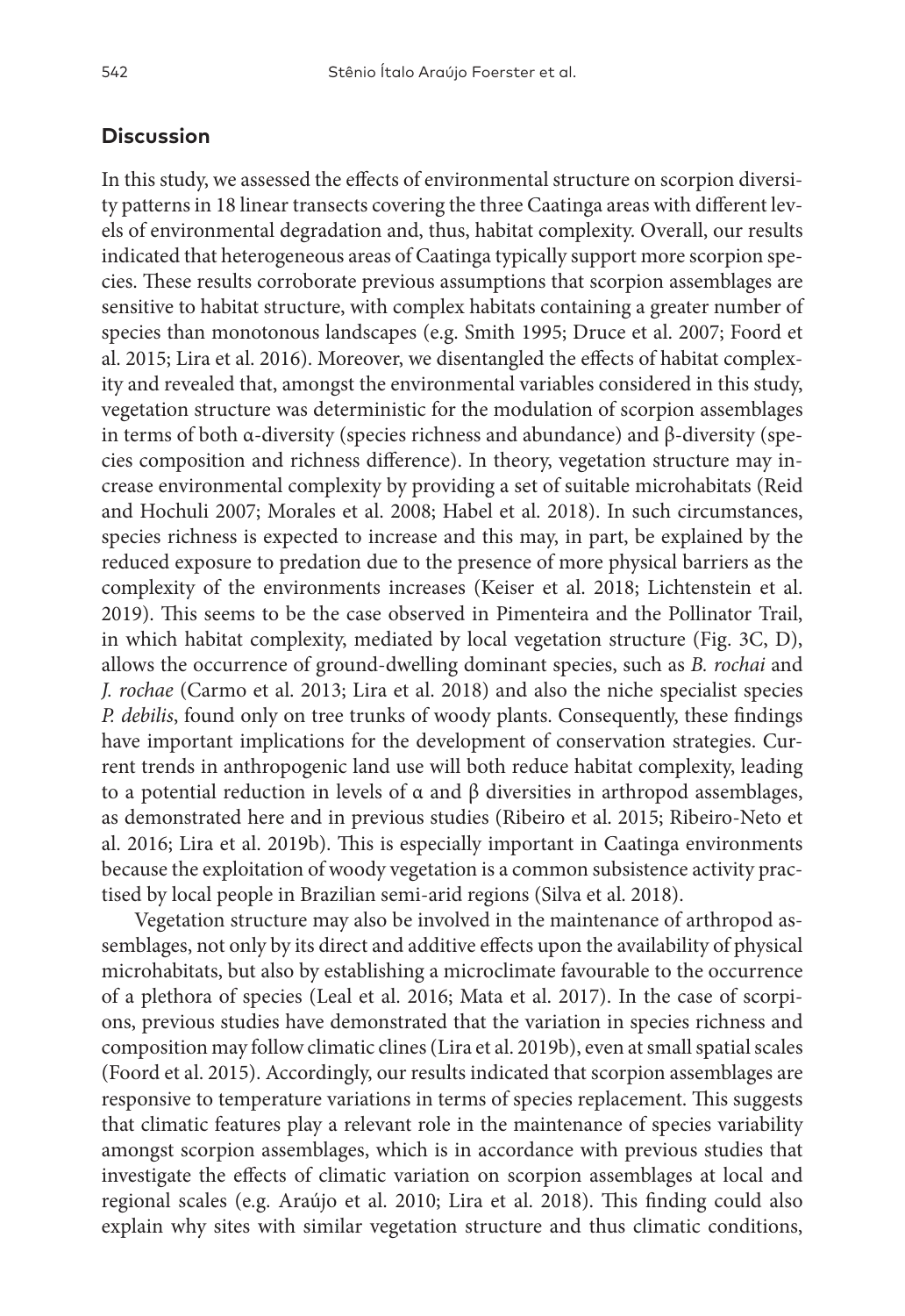are expected to harbour similar scorpion assemblages in term of species composition (Fig. 2A, B). This assumption, however, should be confirmed by future studies addressing the potential effects of microclimatic conditions on the structuring of scorpion assemblages in Caatinga landscapes. Ideally, such studies should be temporally broad, to encompass entire climatic trends (e.g. precipitation seasonality) present in Caatinga environments (Silva et al. 2018). Nevertheless, we reiterate that ineffective efforts to preserve the native vegetation in Caatinga landscapes may lead to a reduction in the species pool of arthropod assemblages mediated by the reduction of physical microhabitats and the homogenisation of their climatic conditions. A similar mechanism was adopted to explain the reduction of species richness in other taxa, such as ants (Arnan et al. 2018) and dung beetles (Liberal et al. 2011).

The variation in species composition observed in our study may be a product of the spatial dispersal capabilities of scorpions (Polis et al. 1985; Bryson Jr et al. 2016), combined with the ecological plasticity inherent to each species (Prendini 2001). Thus, the assembly of scorpion communities would be modulated by the trade-off between the degree of anthropogenic disturbance observed in each area (Pimenteira, Saco Road and the Pollinator Trail) and the ecological traits of scorpion species, especially those related to dispersion and resource exploitation (e.g. microhabitat use). These assumptions could explain the negative relationship between species richness and LCBD observed here (Fig. 3F), corroborating the idea that changes in species composition amongst scorpion assemblages may be linked to the environmental degradation mediated by human activities related to land use (Lira et al. 2016, 2019b). Interestingly, the high contribution of the richness difference component (80%) to overall β-diversity, reported in our study, is an indicator that dispersal limitation may not be an important source of species variation amongst scorpion assemblages at small spatial scales. Instead, this pattern of β-diversity would likely be produced by a combination of both biological interactions and environmental filters (Legendre et al. 2005; Legendre 2014). This implies that conservation strategies should ideally be broad in terms of habitat coverage and size, in order to ensure the sustainability of local biodiversity throughout potential ecological corridors (Legendre et al. 2005). We advocate that such recommendations can be useful to support decision-makers during the development of new policies addressing the conservation of Caatinga landscapes, giving special weight for the preservation of the remnants of native vegetation, alongside improvement of current policies aiming to create sustainable management of natural resources in the Brazilian semi-arid regions.

#### **Conclusions**

The present study corroborates the assumption that changes in species composition amongst scorpion assemblages may be mediated by anthropogenic land use (e.g. roads and farming). Moreover, human-related land use modifies species composition and promotes reductions in abundance and species diversity in scorpion assemblages of Caatinga and Atlantic Rainforest environments, as already reported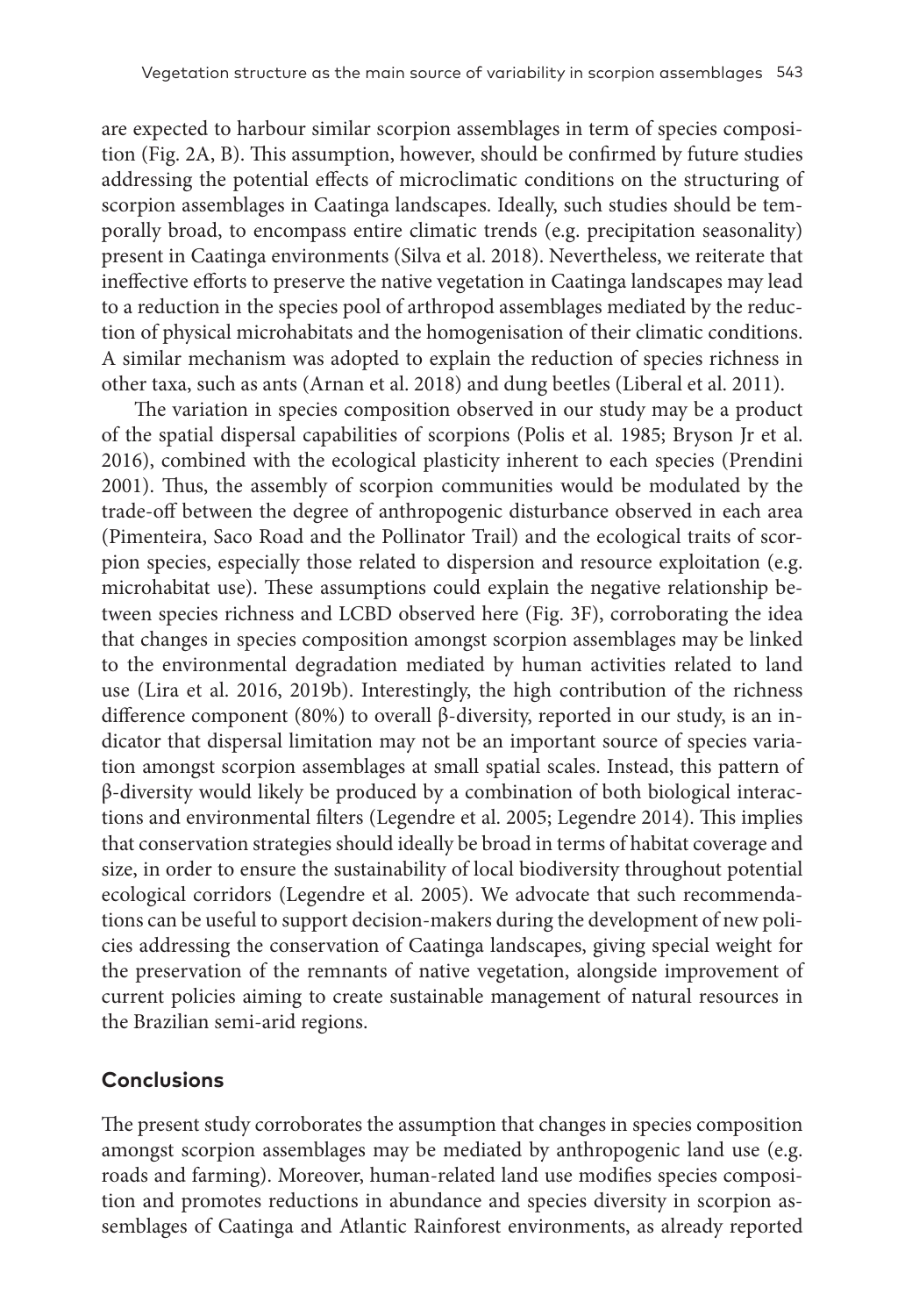by previous studies (Lira et al. 2016, 2019b; Dionisio-da-Silva et al. 2018). In this sense, the combination of high rates of unsustainable exploration for natural resources in Caatinga (Santos et al. 2014; Silva et al. 2018), the poor knowledge of its fauna, particularly for scorpions (Porto et al. 2014) and other arthropods (Bravo and Calor 2014) and negligence imposed by the political authorities of Brazil represent a threat to Brazilian biodiversity.

## **Acknowledgements**

We are grateful to Conselho Nacional de Desenvolvimento Científico e Tecnológico (CNPq) and Coordenação de Aperfeiçoamento de Pessoal de Nível Superior (CAPES) for granting a Masters and Ph.D. Scholarship to S.I.A.F. and A.F.A.L., respectively. We thank the Instituto Chico Mendes de Preservação da Biodiversidade (ICMBio) and Agência Estadual do Meio Ambiente (CPRH) for providing the pertinent documentation related to the acquisition of biological samples. Finally, we are also grateful to Valdeane Gomes da Silva and Ana Maria Tavares de Barros for technical assistance during fieldwork and to Dr. John Clarke for their contributions to the readability of this manuscript.

# **References**

- Acosta LE (1995a) The scorpions of the Argentinian Western Chaco I. Diversity and distributional patterns. Biogeographica 71: 49–59.
- Acosta LE (1995b) The scorpions of the Argentinian Western Chaco II. Community survey in the Llanos District. Biogeographica 7: 187–196.
- Anderson MJ, Ellingsen KE, McArdle BH (2006) Multivariate dispersion as a measure of beta diversity. Ecology Letters 9(6): 683–693. [https://doi.org/10.1111/j.1461-](https://doi.org/10.1111/j.1461-0248.2006.00926.x) [0248.2006.00926.x](https://doi.org/10.1111/j.1461-0248.2006.00926.x)
- Araújo CS, Candido DM, de Araújo HFP, Dias SC, Vasconcellos A (2010) Seasonal variations in scorpion activities (Arachnida: Scorpiones) in an area of Caatinga vegetation in northeastern Brazil. Zoologia (Curitiba) 27(3): 372–376. [https://doi.org/10.1590/](https://doi.org/10.1590/S1984-46702010000300008) [S1984-46702010000300008](https://doi.org/10.1590/S1984-46702010000300008)
- Arnan X, Arcoverde GB, Pie MR, Ribeiro-Neto JD, Leal IR (2018) Increased anthropogenic disturbance and aridity reduce phylogenetic and functional diversity of ant communities in Caatinga dry forest. The Science of the Total Environment 631: 429–438. [https://](https://doi.org/10.1016/j.scitotenv.2018.03.037) [doi.org/10.1016/j.scitotenv.2018.03.037](https://doi.org/10.1016/j.scitotenv.2018.03.037)
- Bates D, Mächler M, Bolker B, Walker S (2015) Fitting Linear Mixed-Effects Models using lme4. Journal of Statistical Software 67(1): 1–48.<https://doi.org/10.18637/jss.v067.i01>
- Borcard D, Gillet F, Legendre P (2018) Numerical Ecology with R. Springer International Publishing, Cham. <https://doi.org/10.1007/978-3-319-71404-2>
- Bravo F, Calor A (2014) Artrópodes do Semiárido: Biodiversidade e Conservação. Printmídia, Feira de Santana, 298 pp.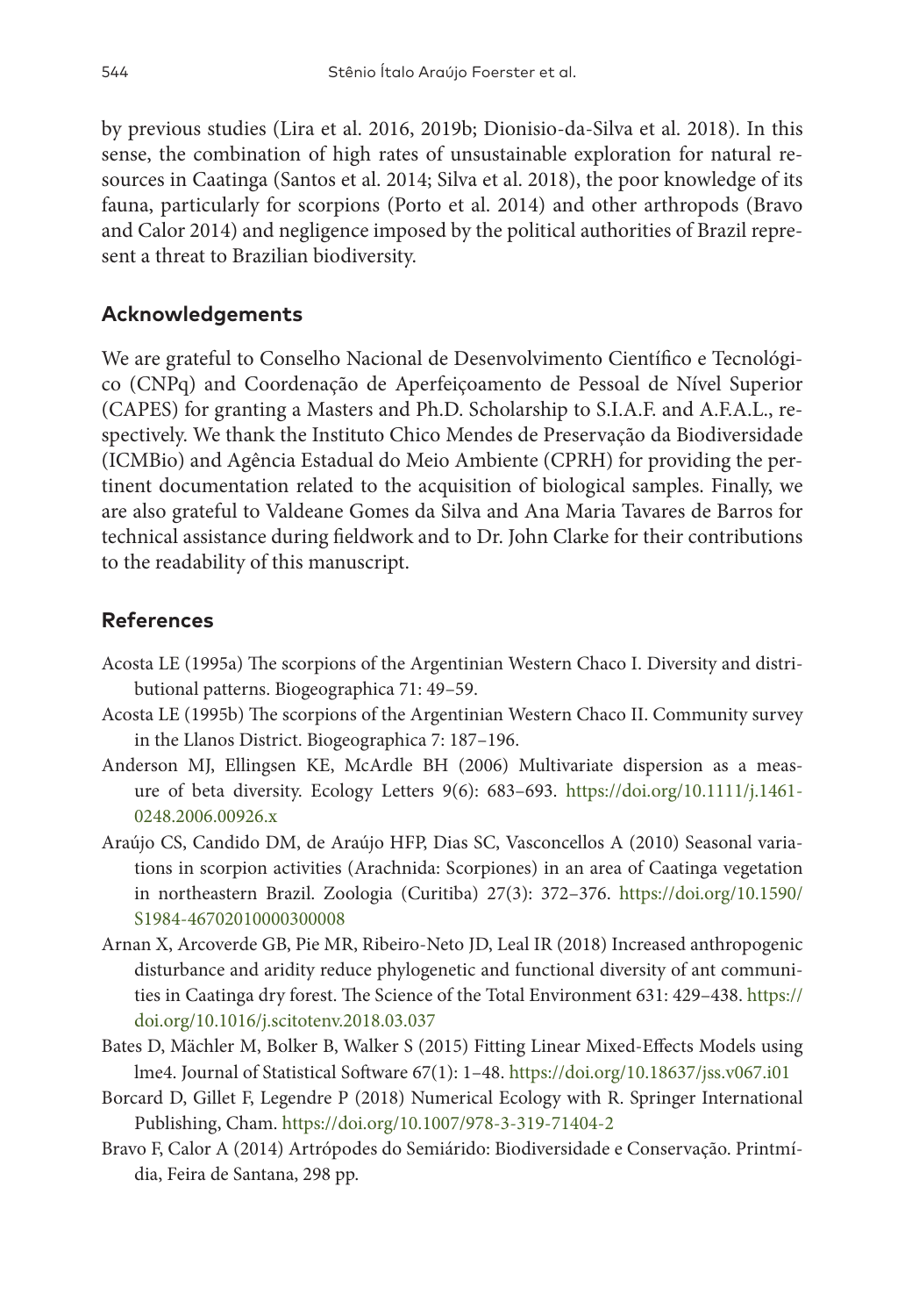- Bryson Jr RW, Savary WE, Zellmer AJ, Bury RB, McCormack JE (2016) Genomic data reveal ancient microendemism in forest scorpions across the California Floristic Province. Molecular Ecology 25(15): 3731–3751. <https://doi.org/10.1111/mec.13707>
- Būhning-Gaese K (1997) Determinants of avian species richness at different spatial scales. Journal of Biogeography 24(1): 49–60.<https://doi.org/10.1111/j.1365-2699.1997.tb00049.x>
- Carmo RFR, Amorim HP, Vasconcelos SD (2013) Scorpion diversity in two types of seasonally dry tropical forest in the semi-arid region of Northeastern Brazil. Biota Neotropica 13(2): 340–344. <https://doi.org/10.1590/S1676-06032013000200037>
- Carvalho LRS, Barros F (2017) Physical habitat structure in marine ecosystems: The meaning of complexity and heterogeneity. Hydrobiologia 797(1): 1–9. [https://doi.org/10.1007/](https://doi.org/10.1007/s10750-017-3160-0) [s10750-017-3160-0](https://doi.org/10.1007/s10750-017-3160-0)
- Cavender-Bares J, Wilczek A (2003) Integrating micro- and macroevolutionary processes in community ecology. Ecology 84(3): 592–597. [https://doi.org/10.1890/0012-](https://doi.org/10.1890/0012-9658(2003)084%5B0592:IMAMPI%5D2.0.CO;2) [9658\(2003\)084\[0592:IMAMPI\]2.0.CO;2](https://doi.org/10.1890/0012-9658(2003)084%5B0592:IMAMPI%5D2.0.CO;2)
- Chao A, Gotelli NJ, Hsieh TC, Sander EL, Ma KH, Colwell RK, Ellison AM (2014) Rarefaction and extrapolation with Hill numbers: A framework for sampling and estimation in species diversity studies. Ecological Monographs 84(1): 45–67. [https://](https://doi.org/10.1890/13-0133.1) [doi.org/10.1890/13-0133.1](https://doi.org/10.1890/13-0133.1)
- Farias SGG, Rodal MJN, de Melo AL, Silva MAM, de Lima ALA (2016) Fisionomia e estrutura de vegetação de Caatinga em diferentes ambientes em Serra Talhada – Pernambuco. Ciência Florestal 26(2): 435.<https://doi.org/10.5902/1980509822745>
- Delatorre M, Cunha N, Raizer J, Ferreira VL (2015) Evidence of stochasticity driving anuran metacommunity structure in the Pantanal wetlands. Freshwater Biology 60(11): 2197– 2207.<https://doi.org/10.1111/fwb.12648>
- Dionisio-da-Silva W, Lira AF de A, Albuquerque CMR (2018) Distinct edge effects and reproductive periods of sympatric litter-dwelling scorpions (Arachnida: Scorpiones) in a Brazilian Atlantic forest. Zoology (Jena, Germany) 129: 17–24. [https://doi.org/10.1016/j.](https://doi.org/10.1016/j.zool.2018.06.001) [zool.2018.06.001](https://doi.org/10.1016/j.zool.2018.06.001)
- Dray S, Bauman D, Blanchet G, Borcard D, Clappe S, Guenard G, Jombart T, Larocque G, Legendre P, Madi N, Wagner HH (2019) adespatial: Multivariate Multiscale Spatial Analysis. R package version 0.3-7.<https://CRAN.R-project.org/package=adespatial> [August 3, 2019]
- Druce D, Hamer M, Slotow R (2007) Patterns of millipede (Diplopoda), centipede (Chilopoda) and scorpion (Scorpionida) diversity in savanna habitats within the Greater Makalali Conservancy, South Africa. African Zoology 42(2): 204–215. [https://doi.org/1](https://doi.org/10.1080/15627020.2007.11407398) [0.1080/15627020.2007.11407398](https://doi.org/10.1080/15627020.2007.11407398)
- Dunson WA, Travis J (1991) The role of abiotic factors in community organization. American Naturalist 138(5): 1067–1091.<https://doi.org/10.1086/285270>
- Esposito LA, Yamaguti HY, Souza CA, Pinto-Da-Rocha R, Prendini L (2017) Systematic Revision of the Neotropical Club-Tailed Scorpions, *Physoctonus*, *Rhopalurus*, and *Troglorhopalurus*, revalidation of *Heteroctenus*, and descriptions of two new genera and three new species (Buthidae: Rhopalurusinae). Bulletin of the American Museum of Natural History 415: 1–136. <https://doi.org/10.1206/0003-0090-415.1.1>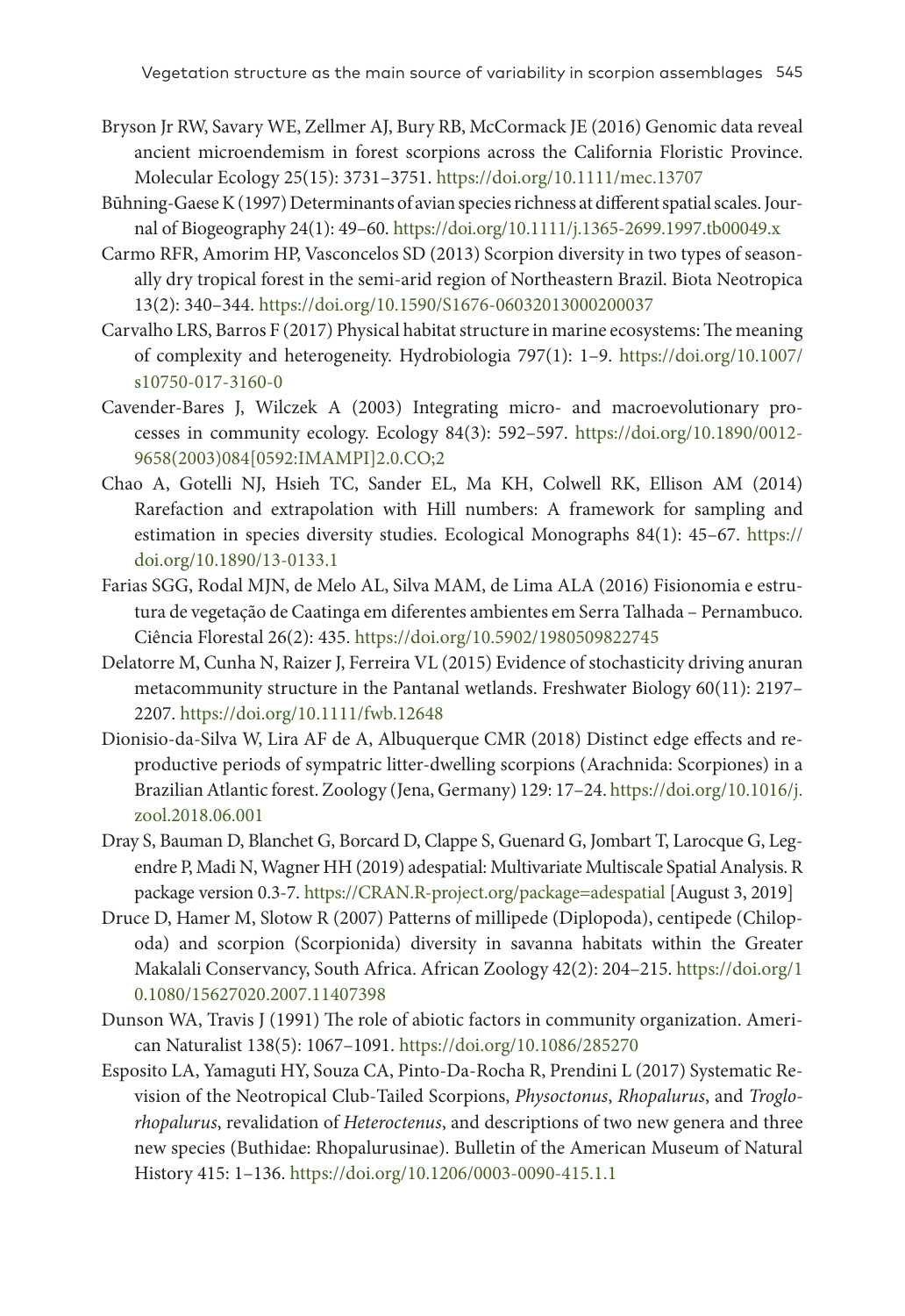- Filgueiras BKC, Melo DHA, Andersen AN, Tabarelli M, Leal IR (2019) Cross-taxon congruence in insect responses to fragmentation of Brazilian Atlantic forest. Ecological Indicators 98: 523–530. <https://doi.org/10.1016/j.ecolind.2018.11.036>
- Fischer J, Lindenmayer DB (2007) Landscape modification and habitat fragmentation: A synthesis. Global Ecology and Biogeography 16(3): 265–280. [https://doi.org/10.1111/](https://doi.org/10.1111/j.1466-8238.2007.00287.x) [j.1466-8238.2007.00287.x](https://doi.org/10.1111/j.1466-8238.2007.00287.x)
- Foord SH, Gelebe V, Prendini L (2015) Effects of aspect and altitude on scorpion diversity along an environmental gradient in the Soutpansberg, South Africa. Journal of Arid Environments 113: 114–120. <https://doi.org/10.1016/j.jaridenv.2014.10.006>
- Gaffin DD, Bumm LA, Taylor MS, Popokina NV, Mann S (2012) Scorpion fluorescence and reaction to light. Animal Behaviour 83(2): 429–436. [https://doi.org/10.1016/j.anbe](https://doi.org/10.1016/j.anbehav.2011.11.014)[hav.2011.11.014](https://doi.org/10.1016/j.anbehav.2011.11.014)
- Gilman SE, Urban MC, Tewksbury J, Gilchrist GW, Holt RD (2010) A framework for community interactions under climate change. Trends in Ecology & Evolution 25(6): 325–331. <https://doi.org/10.1016/j.tree.2010.03.002>
- Habel JC, Teucher M, Rödder D (2018) Mark-release-recapture meets Species Distribution Models: Identifying micro-habitats of grassland butterflies in agricultural landscapes. PLoS ONE 13: e0207052. <https://doi.org/10.1371/journal.pone.0207052>
- Hijmans RJ (2020) raster: Geographic Data Analysis and Modeling. R package version 3.3- 13. <https://CRAN.R-project.org/package=raster>
- Hou Y, Burkhard B, Müller F (2013) Uncertainties in landscape analysis and ecosystem service assessment. Journal of Environmental Management 127: S117–S131. [https://doi.](https://doi.org/10.1016/j.jenvman.2012.12.002) [org/10.1016/j.jenvman.2012.12.002](https://doi.org/10.1016/j.jenvman.2012.12.002)
- Hsieh TC, Ma KH, Chao A (2020) iNEXT: iNterpolation and EXTrapolation for species diversity. R package version 2.0.20.<http://chao.stat.nthu.edu.tw/wordpress/software-download/>
- Husemann M, Schmitt T, Stathi I, Habel JC (2012) Evolution and radiation in the scorpion *Buthus elmoutaouakili* Lourenço and Qi 2006 (Scorpiones: Buthidae) at the foothills of the Atlas Mountains (North Africa). The Journal of Heredity 103(2): 221–229. [https://](https://doi.org/10.1093/jhered/esr130) [doi.org/10.1093/jhered/esr130](https://doi.org/10.1093/jhered/esr130)
- Keiser CN, Ingley SJ, Toscano BJ, Scharf I, Pruitt JN (2018) Habitat complexity dampens selection on prey activity level. Ethology 124: 25–32.<https://doi.org/10.1111/eth.12700>
- Leal CRO, Oliveira Silva J, Sousa-Souto L, de Siqueira Neves F (2016) Vegetation structure determines insect herbivore diversity in seasonally dry tropical forests. Journal of Insect Conservation 20(6): 979–988.<https://doi.org/10.1007/s10841-016-9930-6>
- Legendre P (2014) Interpreting the replacement and richness difference components of beta diversity: Replacement and richness difference components. Global Ecology and Biogeography 23(11): 1324–1334.<https://doi.org/10.1111/geb.12207>
- Legendre P, Anderson MJ (1999) Distance-based redundancy analysis: Testing multispecies responses in multifactorial ecological experiments. Ecological Monographs 69(1): 1–24. [https://doi.org/10.1890/0012-9615\(1999\)069\[0001:DBRATM\]2.0.CO;2](https://doi.org/10.1890/0012-9615(1999)069%5B0001:DBRATM%5D2.0.CO;2)
- Legendre P, De Cáceres M (2013) Beta diversity as the variance of community data: dissimilarity coefficients and partitioning. Ecology Letters 16: 951–963. [https://doi.](https://doi.org/10.1111/ele.12141) [org/10.1111/ele.12141](https://doi.org/10.1111/ele.12141)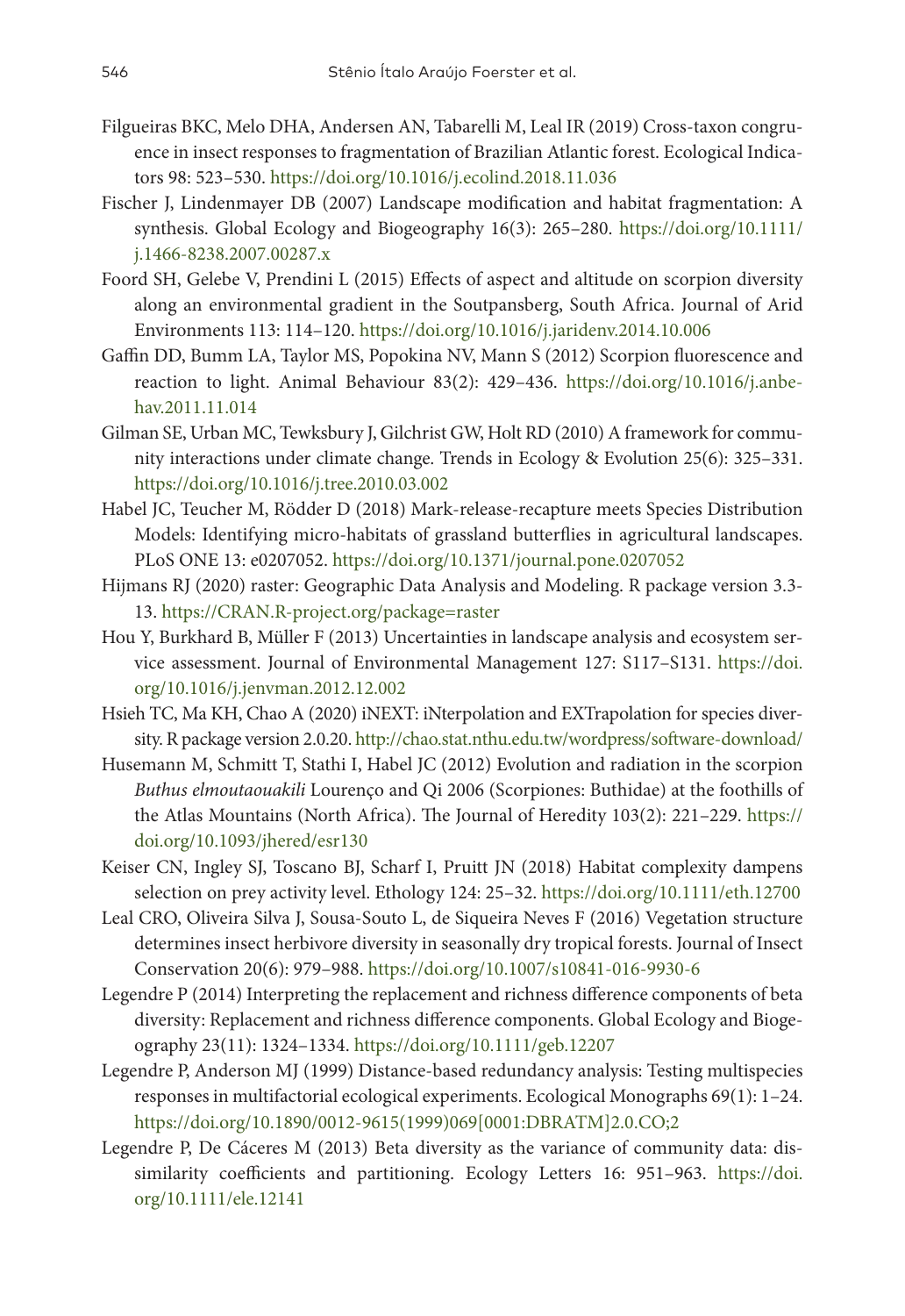- Legendre P, Borcard D, Peres-Neto PR (2005) Analyzing beta diversity: Partitioning the spatial variation of community composition data. Ecological Monographs 75(4): 435–450. <https://doi.org/10.1890/05-0549>
- Lesnoff M, Lancelot R (2018) aods3: analysis of overdispersed data using S3 methods. aods3 package version 0.4-1.1.<https://cran.r-project.org/web/packages/aods3/index.html>
- Liberal CN, de Farias ÂMI, Meiado MV, Filgueiras BK, Iannuzzi L (2011) How habitat change and rainfall affect dung beetle diversity in Caatinga, a Brazilian semi-arid ecosystem. Journal of Insect Science 11(114): 1–11.<https://doi.org/10.1673/031.011.11401>
- Lichtenstein JLL, Daniel KA, Wong JB, Wright CM, Doering GN, Costa-Pereira R, Pruitt JN (2019) Habitat structure changes the relationships between predator behavior, prey behavior, and prey survival rates. Oecologia 190(2): 297–308. [https://doi.org/10.1007/](https://doi.org/10.1007/s00442-019-04344-w) [s00442-019-04344-w](https://doi.org/10.1007/s00442-019-04344-w)
- Lira AFA, de Araújo VLN, DeSouza AM, Rego FNAA, Albuquerque CMR (2016) The effect of habitat fragmentation on the scorpion assemblage of a Brazilian Atlantic Forest. Journal of Insect Conservation 20(3): 457–466. <https://doi.org/10.1007/s10841-016-9878-6>
- Lira AFA, Pordeus LM, Albuquerque CMR (2017) A new species of *Ananteris* (Scorpiones: Buthidae) from Caatinga biome, Brazil. Acta Arachnologica 66(1): 9–15. [https://doi.](https://doi.org/10.2476/asjaa.66.9) [org/10.2476/asjaa.66.9](https://doi.org/10.2476/asjaa.66.9)
- Lira AFA, DeSouza AM, Albuquerque CMR (2018) Environmental variation and seasonal changes as determinants of the spatial distribution of scorpions (Arachnida: Scorpiones) in Neotropical forests. Canadian Journal of Zoology 96(9): 963–972. [https://doi.](https://doi.org/10.1139/cjz-2017-0251) [org/10.1139/cjz-2017-0251](https://doi.org/10.1139/cjz-2017-0251)
- Lira AFA, Salomão RP, Albuquerque CMR (2019a) Pattern of scorpion diversity across a bioclimatic dry-wet gradient in Neotropical forests. Acta Oecologica 96: 10–17. [https://](https://doi.org/10.1016/j.actao.2019.02.004) [doi.org/10.1016/j.actao.2019.02.004](https://doi.org/10.1016/j.actao.2019.02.004)
- Lira AFA, Pordeus LM, Salomão RP, Badillo-Montaño R, Albuquerque CMR (2019b) Effects of anthropogenic land-use on scorpions (Arachnida: Scorpiones) in Neotropical forests. International Journal of Tropical Insect Science 39(3): 211–218. [https://doi.org/10.1007/](https://doi.org/10.1007/s42690-019-00029-2) [s42690-019-00029-2](https://doi.org/10.1007/s42690-019-00029-2)
- Lira AFA, Vieira AGT, Oliveira RF (2020) Seasonal influence on foraging activity of scorpion species (Arachnida: Scorpiones) in a seasonal tropical dry forest remnant in Brazil. Studies on Neotropical Fauna and Environment: 1–7. [https://doi.org/10.1080/0165052](https://doi.org/10.1080/01650521.2020.1724497) [1.2020.1724497](https://doi.org/10.1080/01650521.2020.1724497)
- Lourenço WR (2002) Scorpions of Brazil. Les Editions de l'if, Paris, 307 pp.
- Mata L, Threlfall CG, Williams NSG, Hahs AK, Malipatil M, Stork NE, Livesley SJ (2017) Conserving herbivorous and predatory insects in urban green spaces. Scientific Reports 7(1): 40970.<https://doi.org/10.1038/srep40970>
- McArdle BH, Anderson MJ (2001) Fitting multivariate models to community data: A comment on distance-based redundancy analysis. Ecology 82(1): 290–297. [https://doi.](https://doi.org/10.1890/0012-9658(2001)082%5B0290:FMMTCD%5D2.0.CO;2) [org/10.1890/0012-9658\(2001\)082\[0290:FMMTCD\]2.0.CO;2](https://doi.org/10.1890/0012-9658(2001)082%5B0290:FMMTCD%5D2.0.CO;2)
- McCoy ED, Bell SS (1991) Habitat structure: the evolution and diversification of a complex topic. Habitat Structure: The Physical Arrangement of Objects in Space. Chapman and Hall, London, 3–27. [https://doi.org/10.1007/978-94-011-3076-9\\_1](https://doi.org/10.1007/978-94-011-3076-9_1)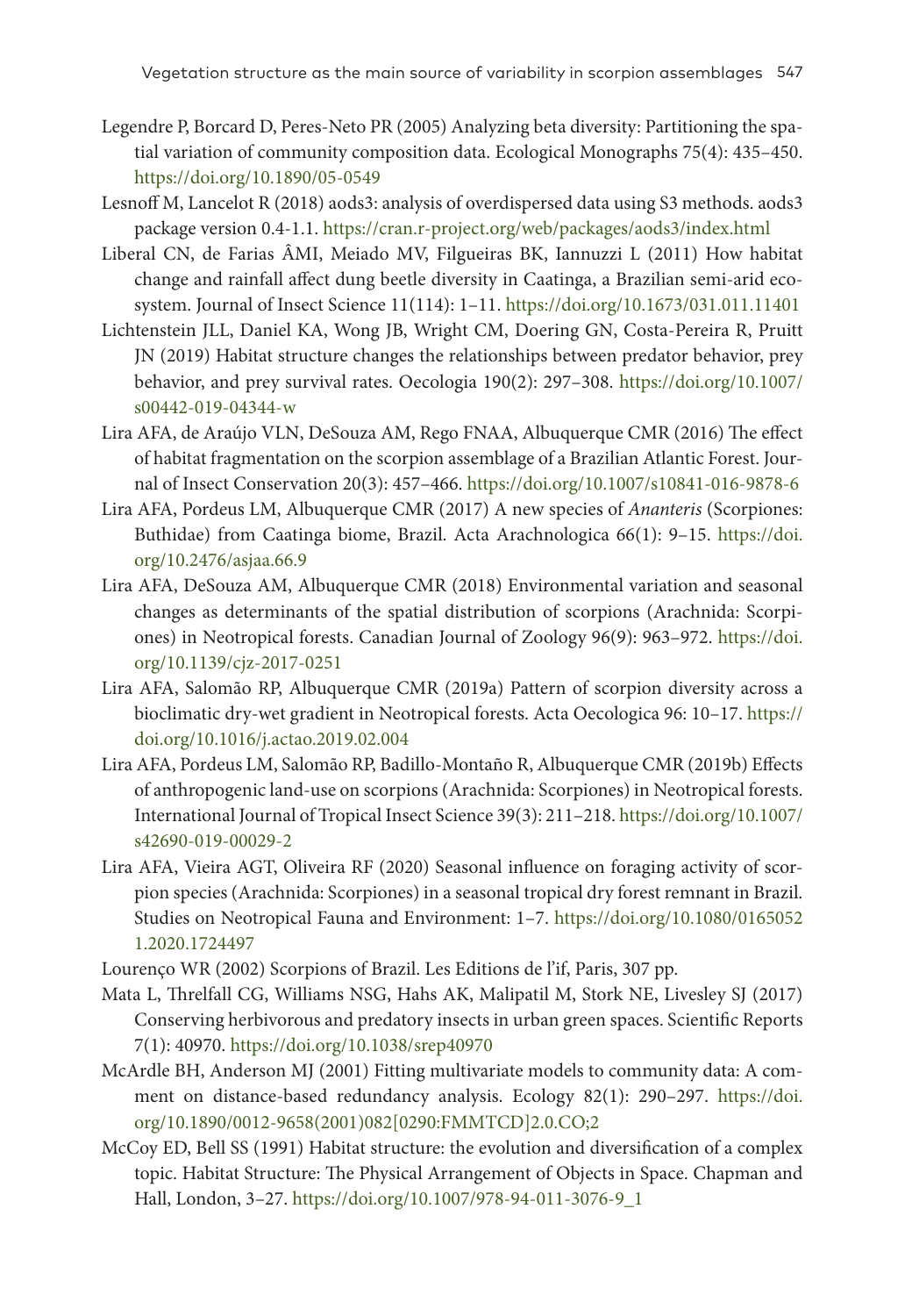- Morales MB, Traba J, Carriles E, Delgado MP, de la Morena ELG (2008) Sexual differences in microhabitat selection of breeding little bustards *Tetrax tetrax*: Ecological segregation based on vegetation structure. Acta Oecologica 34(3): 345–353. [https://doi.](https://doi.org/10.1016/j.actao.2008.06.009) [org/10.1016/j.actao.2008.06.009](https://doi.org/10.1016/j.actao.2008.06.009)
- Moura MR, Villalobos F, Costa GC, Garcia PCA (2016) Disentangling the role of climate, topography and vegetation in species richness gradients. PLoS One 11(3): e0152468. <https://doi.org/10.1371/journal.pone.0152468>
- Naimi B, Hamm NA, Groen TA, Skidmore AK, Toxopeus AG (2014) Where is positional uncertainty a problem for species distribution modelling? Ecography 37(2): 191–203. <https://doi.org/10.1111/j.1600-0587.2013.00205.x>
- Nime MF, Casanoves F, Vrech DE, Mattoni CI (2013) Relationship between environmental variables and surface activity of scorpions in the Arid Chaco ecoregion of Argentina. Invertebrate Biology 132(2): 145–155.<https://doi.org/10.1111/ivb.12019>
- Nime MF, Casanoves F, Mattoni CI (2014) Scorpion diversity in two different habitats in the Arid Chaco, Argentina. Journal of Insect Conservation 18(3): 373–384. [https://doi.](https://doi.org/10.1007/s10841-014-9646-4) [org/10.1007/s10841-014-9646-4](https://doi.org/10.1007/s10841-014-9646-4)
- O'Brien RM (2007) A caution regarding rules of thumb for variance inflation factors. Quality & Quantity 41(5): 673–690. <https://doi.org/10.1007/s11135-006-9018-6>
- Oksanen J, Blanchet FG, Friendly M, Kindt R, Legendre P, McGlinn D, Minchin PR, O'Hara RB, Simpson GL, Solymos P, Stevens MHH, Szoecs E, Wagner E (2019) vegan: Community Ecology Package. R package version 2.5-5.<https://CRAN.R-project.org/package=vegan>
- Pardini R, Faria D, Accacio GM, Laps RR, Mariano-Neto E, Paciencia MLB, Dixo M, Baumgarten J (2009) The challenge of maintaining Atlantic forest biodiversity: A multi-taxa conservation assessment of specialist and generalist species in an agro-forestry mosaic in southern Bahia. Biological Conservation 142(6): 1178–1190. <https://doi.org/10.1016/j.biocon.2009.02.010>
- Peres-Neto PR, Legendre P, Dray S, Borcard D (2006) Variation partitioning of species data matrices: Estimation and comparison of fractions. Ecology 87(10): 2614–2625. [https://](https://doi.org/10.1890/0012-9658(2006)87%5B2614:VPOSDM%5D2.0.CO;2) [doi.org/10.1890/0012-9658\(2006\)87\[2614:VPOSDM\]2.0.CO;2](https://doi.org/10.1890/0012-9658(2006)87%5B2614:VPOSDM%5D2.0.CO;2)
- Philippi TE, Dixon PM, Taylor BE (1998) Detecting trends in species composition. Ecological Applications 8(2): 300–308. [https://doi.org/10.1890/1051-0761\(1998\)008\[0300:DTI](https://doi.org/10.1890/1051-0761(1998)008%5B0300:DTISC%5D2.0.CO;2) [SC\]2.0.CO;2](https://doi.org/10.1890/1051-0761(1998)008%5B0300:DTISC%5D2.0.CO;2)
- Polis GA (1993) Scorpions as model vehicles to advance theories of population and community ecology: The role of scorpions in desert communities. Memoirs of the Queensland Museum 33: 401–410.
- Polis GA, McReynolds CN, Ford RG (1985) Home range geometry of the desert scorpion *Paruroctonus mesaensis*. Oecologia 67(2): 273–277. <https://doi.org/10.1007/BF00384298>
- Porto TJ, Carvalho LS, Souza CAR, Oliveira U, Brescovit AD (2014) Escorpiões da Caatinga: conhecimento atual e desafios. Artrópodes do Semiárido Biodiversidade e Conservação. Printmídia, Feira de Santana, 33–46.
- Prendini L (2001) Substratum specialization and speciation in southern African scorpions: The Effect Hypothesis revisited. Scorpions 2001. In Memoriam Gary A. Polis. British Arachnological Society, UK, 113–138.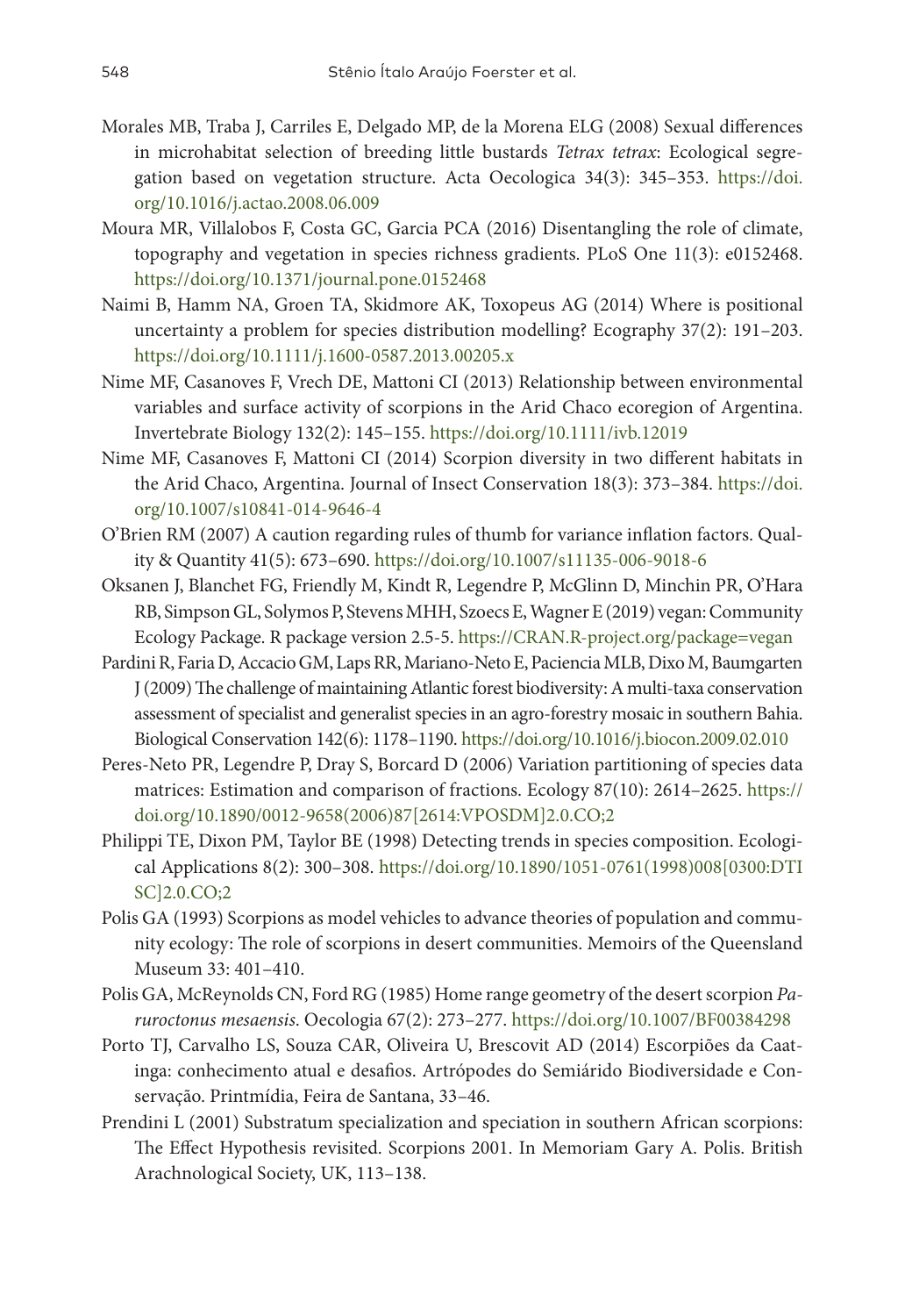- R Core Team (2020) R: A language and environment for statistical computing. R Foundation for Statistical Computing.<https://www.R-project.org/>
- Reid AM, Hochuli DF (2007) Grassland invertebrate assemblages in managed landscapes: Effect of host plant and microhabitat architecture. Austral Ecology 32(6): 708–718. [htt](https://doi.org/10.1111/j.1442-9993.2007.01767.x)[ps://doi.org/10.1111/j.1442-9993.2007.01767.x](https://doi.org/10.1111/j.1442-9993.2007.01767.x)
- Ribeiro EMS, Arroyo-Rodríguez V, Santos BA, Tabarelli M, Leal IR (2015) Chronic anthropogenic disturbance drives the biological impoverishment of the Brazilian Caatinga vegetation. Journal of Applied Ecology 52: 611–620. <https://doi.org/10.1111/1365-2664.12420>
- Ribeiro-Neto JD, Arnan X, Tabarelli M, Leal IR (2016) Chronic anthropogenic disturbance causes homogenization of plant and ant communities in the Brazilian Caatinga. Biodiversity and Conservation 25(5): 943–956. <https://doi.org/10.1007/s10531-016-1099-5>
- Santos EM, Melo Júnior M, Cavalcanti JSS, Almeida GVL (2013) Parque Estadual Mata da Pimenteira: riqueza natural e conservação da caatinga. EDUFRPE, Recife, 257 pp.
- Santos MG, Oliveira MT, Figueiredo KV, Falcão HM, Arruda ECP, Almeida-Cortez J, Sampaio EVSB, Ometto JPHB, Menezes RSC, Oliveira AFM, Pompelli MF, Antonino ACD (2014) Caatinga, the Brazilian dry tropical forest: Can it tolerate climate changes? Theoretical and Experimental Plant Physiology 26(1): 83–99.<https://doi.org/10.1007/s40626-014-0008-0>
- Santos-da-Silva ADP, Carvalho LS, Brescovit AD (2017) Two new species of *Bothriurus* Peters, 1861 (Scorpiones, Bothriuridae) from Northeastern Brazil. Zootaxa 4258(3): 238–256. <https://doi.org/10.11646/zootaxa.4258.3.2>
- Schneiders A, Van Daele T, Van Landuyt W, Van Reeth W (2012) Biodiversity and ecosystem services: Complementary approaches for ecosystem management? Ecological Indicators 21: 123–133. <https://doi.org/10.1016/j.ecolind.2011.06.021>
- Silva JMC, Barbosa LCF, Leal IR, Tabarelli M (2018) The Caatinga: Understanding the Challenges. In: da Silva JMC, Leal IR, Tabarelli M (Eds) Caatinga The Largest Tropical Dry Forest in South America. Springer Nature, Switzerland, 3–23. [https://doi.](https://doi.org/10.1007/978-3-319-68339-3_1) [org/10.1007/978-3-319-68339-3\\_1](https://doi.org/10.1007/978-3-319-68339-3_1)
- Smith GT (1995) Species richness, habitat and conservation of scorpions in the Western Australian wheatbelt. Records of the Western Australian Museum 52: 55–66.
- Sutherland WJ, Freckleton RP, Godfray HCJ, Beissinger SR, Benton T, Cameron DD, Carmel Y, Coomes DA, Coulson T, Emmerson MC, Hails RS, Hays GC, Hodgson DJ, Hutchings MJ, Johnson D, Jones JPG, Keeling MJ, Kokko H, Kunin WE, Lambin X, Lewis OT, Malhi Y, Mieszkowska N, Milner-Gulland EJ, Norris K, Phillimore AB, Purves DW, Reid JM, Reuman DC, Thompson K, Travis JMJ, Turnbull LA, Wardle DA, Wiegand T (2013) Identification of 100 fundamental ecological questions. Journal of Ecology 101: 58–67.<https://doi.org/10.1111/1365-2745.12025>
- Zuur AF, Ieno EN, Walker N, Saveliev AA, Smith GM (2009) Mixed effects models and extensions in ecology with R. Springer, New York, 574 pp. [https://doi.org/10.1007/978-](https://doi.org/10.1007/978-0-387-87458-6) [0-387-87458-6](https://doi.org/10.1007/978-0-387-87458-6)